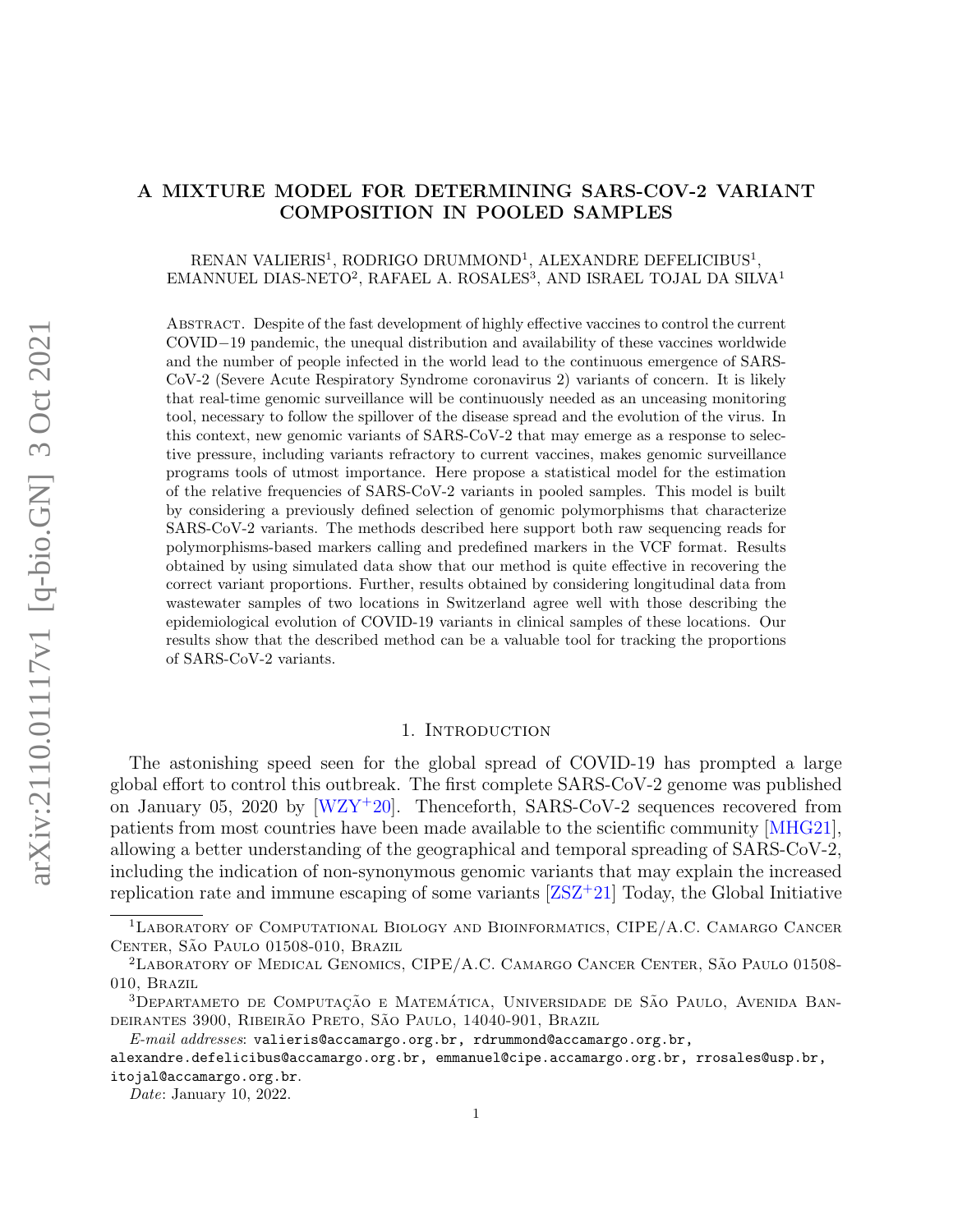on Sharing Avian Influenza Data (GISAID) database is arguably the primary archive for SARS-CoV-2 genome sequences [\[Max21\]](#page-13-3).

Although vaccination is the most effective means of preventing COVID-19 illnesses and related deaths [\[CBH](#page-12-0)<sup>+</sup>21], additional efforts employing genomic surveillance have proven to be a useful tool for guiding upcoming measures to control virus transmission [\[RAS](#page-13-4)<sup>+</sup>21, [GL18\]](#page-13-5). The sequencing of Viral RNA genomes directly recovered from wastewater has recently gained attention for providing an opportunity to assess circulating viral lineages  $[360W1^+21, 5AB^+21, 5AB^+21, 5AB^+21, 5AB^+21, 5AB^+21, 5AB^+21, 5AB^+21, 5AB^+21, 5AB^+21, 5AB^+21, 5AB^+21, 5AB^+21, 5AB^+21, 5AB^+21, 5AB^+21, 5AB^+21, 5AB^+21$  $FKH+21$  $FKH+21$ ,  $PQBC+20$  $PQBC+20$ ,  $JDT+21$  $JDT+21$ . These studies take advantage of shotgun-based sequencing protocols  $[ACA<sup>+</sup>17]$  $[ACA<sup>+</sup>17]$  followed by the most typical computational workflows to unveil the genomic diversity present in a given sample, consisting of (1) sequencing quality profiling; (2) removal of host/rRNA data; (3) assembly of reads; and (4) attribution of taxonomy  $[ACA<sup>+</sup>17, HLZ<sup>+</sup>21]$  $[ACA<sup>+</sup>17, HLZ<sup>+</sup>21]$  $[ACA<sup>+</sup>17, HLZ<sup>+</sup>21]$  $[ACA<sup>+</sup>17, HLZ<sup>+</sup>21]$ . It is also be clear that this approach can be applied in other sources of urban metagenomic surveilance  $[D^+21]$  $[D^+21]$ .

The main contribution of this article consists in the development of a statistical model to infer the relative proportions and frequencies of the genomic variants of SARS-CoV-2 present in varying amounts in a given sample. This task is far from trivial as the sequencing reads deriving from a sample consist of relatively short sequences ( $\approx 100 - 200$  bases long) that can be mapped to multiple variants of the virus. The sequencing reads derived from a given locus of the viral genome may be different across the individuals of the same variant due to intra-clade variation. Also, the small proportion of sequenced reads likely to align to the SARS-CoV-2 in the midst of a complex mixture of other RNAs (human, viral, bacterial and others) may lead to reduced vertical coverage of the viral genome, therefore decreasing the likelihood of an effective variant monitoring.

Here, we propose a viral composition deconvolution approach based on the relative frequencies of genomic polymorphic markers found in SARS-CoV-2 variants. These markers, either Single Nucleotide Polymorphisms (SNPs) or INsertion or DELetion of bases (INDELs), are selected from public SARS-CoV-2 data [\[SM17,](#page-13-10) [TTH](#page-13-11)<sup>+</sup>21] and their presence/absence in known SARS-CoV-2 variants is used to fit a mixture model to viruses, derived from different subjects, found in a complex mixture. Following this, our method calculates a maximum likelihood estimate of the relative contributions of SARS-CoV-2 variants to the pool. The performance of the test was evaluated in simulated and real data. Our analysis using 122 sequencing data-points from wastewater treatment plants collected in Switzerland, show close correlation with epidemiological trends of COVID-19 in that region, which demonstrates the utility of this approach to guide public policies

## 2. Variant composition model

Our model is built over a previously defined selection of genomic polymorphisms, which characterize SARS-CoV-2 variants, and a matrix  $P$  of 'variant signatures'. Formally, let  $P = (P_{ij})$  be a  $s \times v$  matrix such that  $P_{ij}$  corresponds to the probability of finding an alternate sequence at polymorphism  $i$  from variant  $j$ . Details about the selection of polymorphisms of interest and the construction of  $P$  are provided in Section [3.1.](#page-3-0) Given the matrix  $P$  and a data sample containing the counts of DNA fragment readings aligned to the respective polymorphic loci at SARS-CoV-2 genome, we aim at estimating the vector  $w = (w_1, w_2, \ldots, w_v)$  of the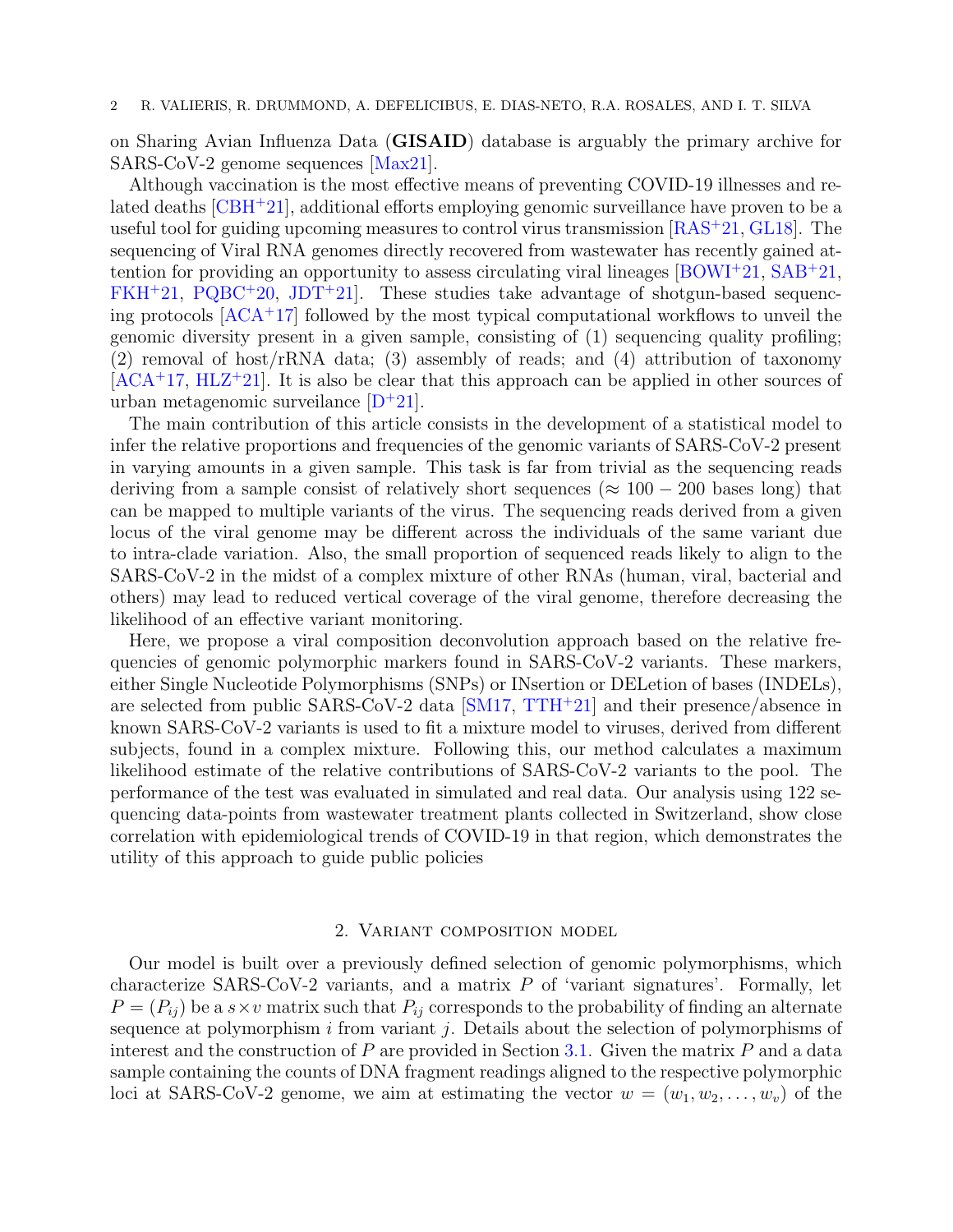relative compositions of SARS-CoV-2 variants in the sample, such that

<span id="page-2-1"></span>(1) 
$$
0 \le w_j \le 1, \qquad \sum_{j=1}^v w_j = 1.
$$

Let  $\{Poly_i\}, i = 1, 2, \ldots, v$ , be the set of polymorphisms of interest. The data provided by a sample consists of counts of reads supporting the reference sequence  $c_i^r$  and those supporting an alternate sequence,  $c_i^a$  at each Poly<sub>i</sub>. Two crucial remarks about the data are that the coverage, that is  $c_i^a + c_i^r$ , may vary among polymorphisms, and that the data does not shows which variants account for the actual observed counts  $c_i^r$  and  $c_i^a$ . The latter occurs because:

- the reads that constitute the sample are relatively small segments of the viral genomes,
- variants may share few  $Poly_i$  events,
- there is random variability among the polymorphisms across the individuals of the same variant.

A relation between counts and variants is made by introducing the latent variables  $Z_{ij}^r$  and  $Z_{ij}^a$ , representing respectively the counts of reads bearing the reference sequence for a Poly<sub>i</sub> event originating from variant j and those bearing the reference base at the position  $i$  from the variant  $j$ . In this case

<span id="page-2-0"></span>(2) 
$$
\sum_{j=1}^{v} Z_{ij}^{r} = c_{i}^{r} \quad \text{and} \quad \sum_{j=1}^{v} Z_{ij}^{a} = c_{i}^{a}.
$$

Let  $C_i^r$  and  $C_i^a$  be random variables which for a given sample take on the values  $c_i^r$  and  $c_i^a$ . Let Z be the set of possible values of  $Z_{ij}^a$  and  $Z_{ij}^r$  satisfying the constraints imposed by [\(2\)](#page-2-0). For each  $i = 1, 2, ..., s$ , let  $C_i = (C_i^r, C_i^a)$  and  $Z_i = (Z_i^r, Z_i^a)$ , where  $Z_i^n = (Z_{i1}^n, ..., Z_{iv}^n)$ ,  $n \in \{a, r\}$ . Denote by  $t = (t_1, t_2, \ldots, t_s)$  the coverage vector, namely a vector such that  $t_i$  corresponds to the total number of reads at the locus of Poly<sub>i</sub> observed in given sample,  $t_i = c_i^a + c_i^r$ . The values taken by the latent variables are denoted by using lower case symbols accordingly. Assuming independence between the events  $Poly_i$ ,  $i = 1, 2, ..., s$ , the likelihood function for  $w$  at a given sample and a given  $P$  matrix is determined by

$$
L(w) = \mathbb{P}\big(C = c \mid w, P, t\big) = \prod_{i=1}^{s} \prod_{n \in \{r, a\}} \mathbb{P}\big(C_i^n = c_i^n \mid w, P, t_i\big)
$$

Thus, by considering the latent variables, the likelihood can be written as

$$
L(w) = \prod_{i=1}^{s} \prod_{n \in \{r,a\}} \sum_{z_i \in \mathcal{Z}} \mathbb{P}(C_i^n = c_i^n | Z_i^n = z_i^n, w, P, t_i) \mathbb{P}(Z_i^n = z_i^n | w, P, t_i)
$$
  
= 
$$
\prod_{i=1}^{s} \prod_{n \in \{r,a\}} \sum_{z_i \in \mathcal{Z}} \mathbf{1}_{\left\{\sum_j Z_{ij}^n = c_i^n\right\}} \mathbb{P}(Z_i^n = z_i^n | w, P, t_i),
$$

where the summation over  $z_i \in \mathcal{Z}$  considers all possible values for the latent variables subject to the constraints [\(2\)](#page-2-0).

Since the sequencing process picks DNA fragments at random from the studied pool, let us assume that the distribution of the latent variables is multinomial with parameters given by the relative proportions of RNAs from each variant, supporting or not a mutation. If the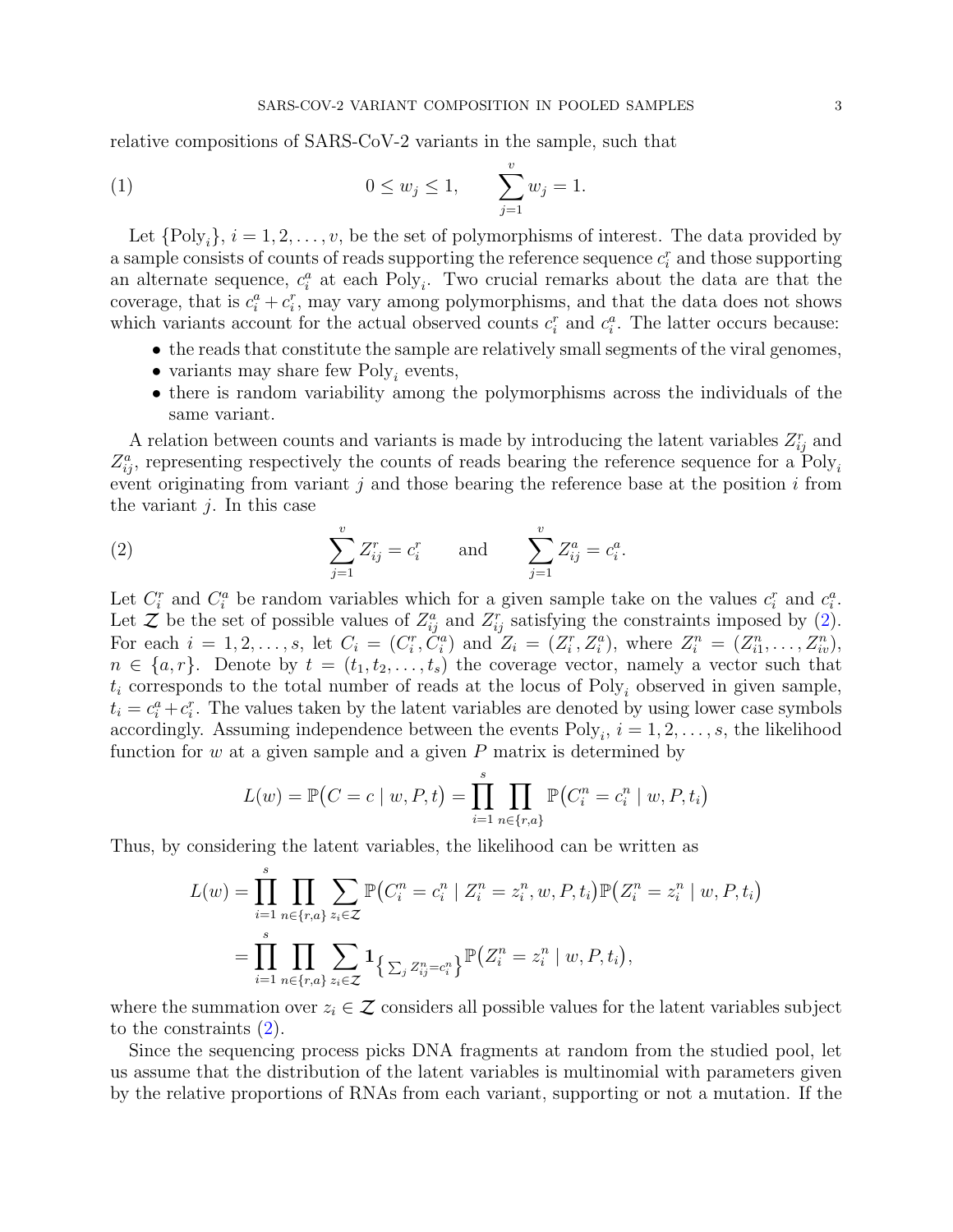proportion of the j-th variant is  $w_j$  and the probability that this variant presents a mutation at position i is  $P_{ij}$ , then the fraction of total RNA originated from variant j supporting an altered base at Poly<sub>i</sub> equals  $P_{ij}w_j$ . Likewise, the fraction of total RNA originated from variant j supporting the reference base at Poly<sub>i</sub> is  $(1-P_{ij})w_j$ . So, conditionally on w, P and  $t_i$ , the law of the latent variables,  $\mathbb{P}(Z_i = z_i \mid w, P, t_i)$ , equals

$$
\left(\begin{matrix} t_i \\ z_{i1}^a, \ldots, z_{iv}^a, z_{i1}^r, \ldots, z_{is}^r \end{matrix}\right) \prod_{j=1}^v \left(P_{ij} w_j\right)^{z_{ij}^a} \left((1 - P_{ij}) w_j\right)^{z_{ij}^r}.
$$

As shown by the following lemma, the log-likelihood for the model of variant proportions presented so far admits a closed form. The proof of this lemma is presented in the Appendix.

<span id="page-3-2"></span>**Lemma 1.** For a given sample with counts  $c_i$ ,  $1 \leq i \leq s$ , and a given signature matrix P, the log likelihood function for the variant proportions up to a constant equals

<span id="page-3-1"></span>(3) 
$$
\ell(w) \propto \sum_{i=1}^{s} c_i^a \log \left( \sum_{j=1}^{v} P_{ij} w_j \right) + \sum_{i=1}^{s} c_i^r \log \left( 1 - \sum_{j=1}^{v} P_{ij} w_j \right).
$$

Estimates for  $w$ , the proportion of each variant in a sample, are obtained by maximization of  $\ell(w)$  in [\(3\)](#page-3-1). These are hereafter denoted by  $\hat{w}$  and eventually, to emphasize their dependence upon the sample c, also by  $\hat{w}(c)$ . The maximization of  $\ell(w)$  is made as described in Section [3.4.](#page-4-0) Standard error estimates for w are obtained via bootstrapping, see Section [3.5.](#page-5-0)

#### 3. METHODS

<span id="page-3-0"></span>3.1. Variant characterization by polymorphism-based markers. This study takes advantage of publicly available data from GISAID [\[SM17\]](#page-13-10). Pre-defined SARS-CoV-2 lineages were assigned to variant groups (denoted hereafter as VG, see supplementary Table [2\)](#page-18-0), according to variants currently defined by the World Health Organization (WHO, [https:](https://www.who.int/en/activities/tracking-SARS-CoV-2-variants/) [//www.who.int/en/activities/tracking-SARS-CoV-2-variants/](https://www.who.int/en/activities/tracking-SARS-CoV-2-variants/)). Next, a list of manually curated genome designations (v1.2.60, [https://github.com/cov-lineages/pango](https://github.com/cov-lineages/pango-designation)[designation](https://github.com/cov-lineages/pango-designation)) was obtained from the Pango Lineage Designation Committee  $|RHO+20|$  and each genome was assigned to the corresponding VG. These genomes were mapped to the SARS-CoV-2 reference genome  $[WZY^+20]$  $[WZY^+20]$  using minimap2 v2.22 with map-pb mode [\[Li18\]](#page-13-13). **GATK** Mutect 2 v4.2.2.0 was then used with default settings  $[DBP+11]$  $[DBP+11]$  to call all polymorphisms (SNP and INDELs) in the aligned sequences for each VG. Finally, polymorphismbased markers, denoted hereafter as PBM, were extracted from well-characterized variants (Figure [1\)](#page-6-0). Alternatively, we also created a equivalent marker matrix from the phylogenetic tree compiled by  $[TH^+21]$ , available at [https://hgdownload.soe.ucsc.edu/goldenPath/](https://hgdownload.soe.ucsc.edu/goldenPath/wuhCor1/UShER_SARS-CoV-2) [wuhCor1/UShER\\_SARS-CoV-2](https://hgdownload.soe.ucsc.edu/goldenPath/wuhCor1/UShER_SARS-CoV-2), for further validation of the former matrix signature. Only polymorphic sites with allele frequencies greater than  $80\%$  in at least one VG were considered as valid markers. Although our pipeline can provide a useful wrapper for marker calling, it is important to note that it offers flexibility for the user to load its own selection of markers in the variant call format  $(VCF)$  file.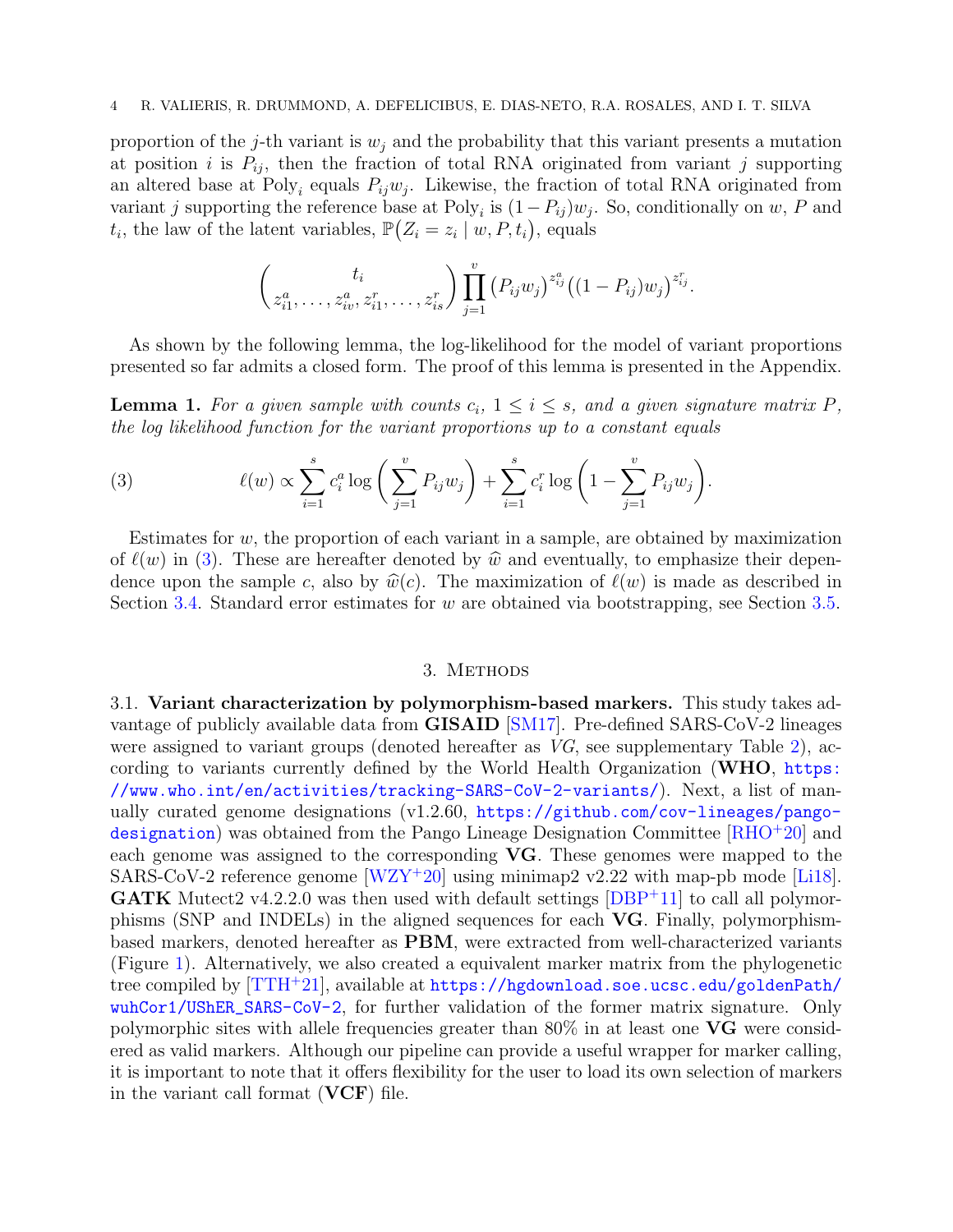<span id="page-4-1"></span>3.2. Wastewater dataset, dilution experiments and polymorphism calling. A real data set constituted by longitudinal samples from two wastewater treatment plants in Switzerland  $[JDT+21]$  $[JDT+21]$ , including Zürich (64 samples, Jul 2020-Feb 2021) and Lausanne (49 samples, Sep 2020-Feb 2021) were downloaded from Sequence Read Archive (SRA,[https://www.ncbi.](https://www.ncbi.nlm.nih.gov/sra) [nlm.nih.gov/sra](https://www.ncbi.nlm.nih.gov/sra)) under project accession number PRJEB44932. In addition, replicate dilution series experiments containing RNA samples of cultivated Wild type [\[WZY](#page-13-0)<sup>+</sup>20] and  $Alpha/B.1.1.7$  solutions mixed (ratios of 10:1, 50:1 and 100:1) were also obtained from the same study. The raw sequences were previously aligned to the SARS-CoV-2 reference genome  $[WZY^+20]$  $[WZY^+20]$  as described in  $[JDT^+21]$  $[JDT^+21]$  and then loaded into GATK-Mutect2 v4.2.2.0 with the optional argument -alleles  $[DBP+11]$  $[DBP+11]$  to report the coverage of all PBM sites.

3.3. Simulation study. In order to test our method, we simulated samples with randomly generated variant compositions. Aiming at reproducing real data, the wastewater dataset described in Section [3.2](#page-4-1) was used as a template to generate the coverage distribution of simulated samples.

For each simulated sample, a real wastewater sample was randomly selected and its total coverage was reproduced. The distribution of reads covering each polymorphism was generated by considering a multinomial distribution, in which the probabilities of a read covering each locus were proportional to the total number of reads observed at the respective loci in the selected sample. This gives a mock coverage  $t = (t_1, t_2, \ldots, t_s)$ , which stores the simulated number of reads covering the locus of each  $Poly_i$ .

Relative variant frequencies,  $w_j^{\text{sim}}$ , were also generated randomly and, for each Poly<sub>i</sub>,  $t_i$ reads were distributed among variants according to those frequencies using a multinomial distribution. This procedure generates  $R_{ij}$ , the number of reads aligned to Poly<sub>i</sub> originating from variant j. Finally, for each  $R_{ij}$ , the number of reads supporting the alternate sequence at Poly<sub>i</sub> was generated by a Binomial $(n, p)$  distribution with  $n = R_{ij}$  and  $p = P_{ij}$ . Simulated data were then obtained by summing up the number of simulated reads supporting the reference or the alternate sequence for each polymorphism. These were inputed to the model and estimated compositions were compared to those used in each simulation. The accuracy of the results was measured by the mean absolute error

<span id="page-4-3"></span>
$$
\frac{1}{v} \sum_{j=1}^{v} |\widehat{w}_j - w_j|
$$

<span id="page-4-0"></span>3.4. Likelihood maximization. Let S be the convex set defined by the unitary  $(v-1)$ simplex, that is  $\mathbb{S} = \{w \in \mathbb{R}^v : w \text{ satisfies (1)}\},\$  $\mathbb{S} = \{w \in \mathbb{R}^v : w \text{ satisfies (1)}\},\$  $\mathbb{S} = \{w \in \mathbb{R}^v : w \text{ satisfies (1)}\},\$  with v as the number of SARS-CoV-2 variants in a pool. The following lemma ensures that the maximization of the log-likelihood function defined by Lemma [1](#page-3-2) is a well posed problem.

# <span id="page-4-2"></span>**Lemma 2.** The function  $\ell : \mathbb{S} \to \mathbb{R}$  defined in Lemma [1](#page-3-2) is concave.

The proof of Lemma [2](#page-4-2) is presented in the Appendix. The maximization of the log-likelihood is implemented with CVXPY v1.1.15 [\[DB16\]](#page-12-6), a Python-embedded modeling language for convex optimization problems. CVXPY uses disciplined convex programming, a system for constructing mathematical expressions with known curvature.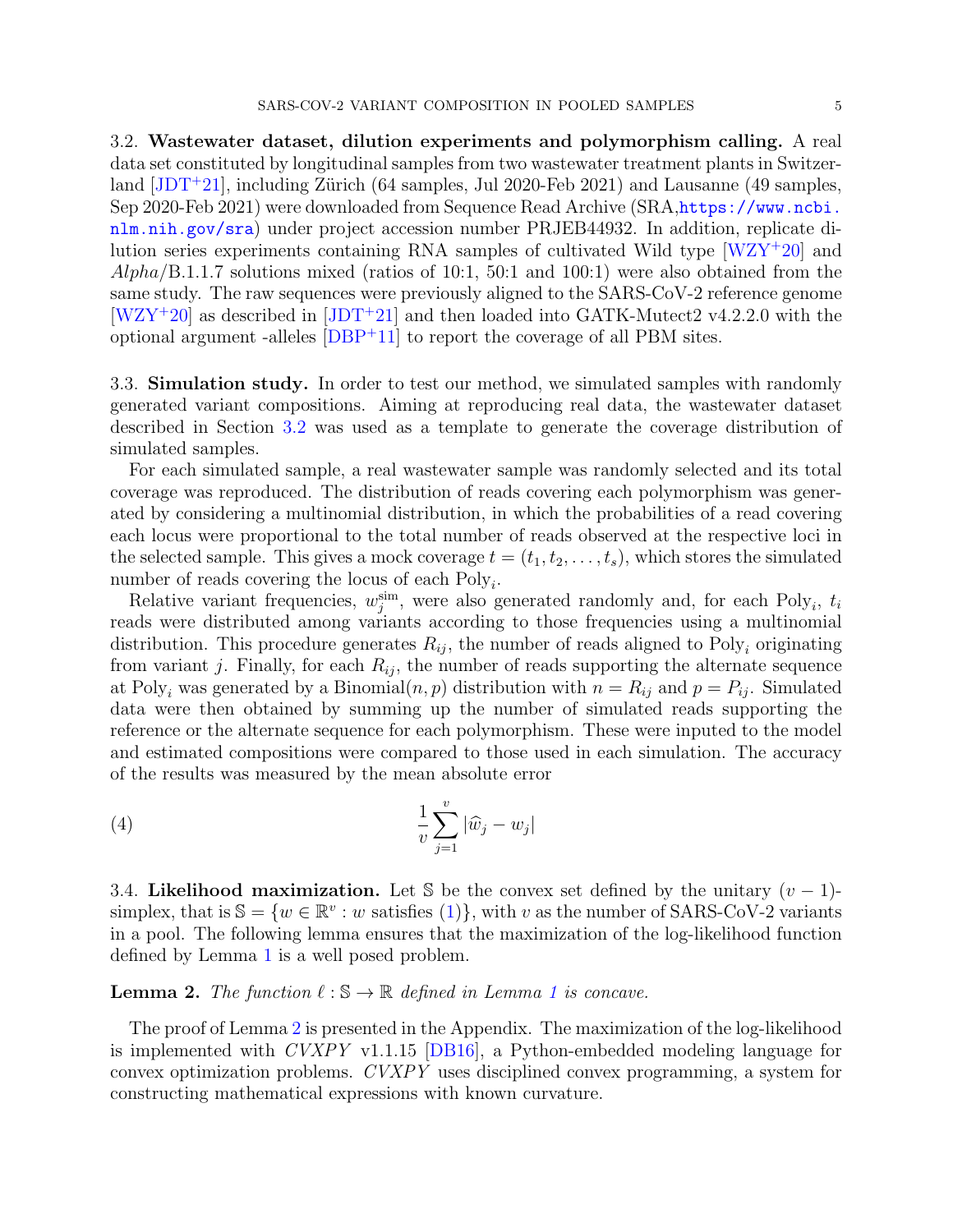<span id="page-5-0"></span>3.5. Standard errors of estimates. Estimates for the standard error of  $\hat{w}$  are obtained by bootstrapping. For a given sample  $c = (c_i^a, c_i^r), i = 1, 2, \ldots, s$ , let  $c^{*b}, b = 1, 2, \ldots, B$ , be a set bootstrap replications, see [\[ET93\]](#page-12-7), Chapter 2. A bootstrap estimate of the standard error of  $\hat{w}$  is then given by

$$
\widehat{\text{se}}_{\text{boot}} = \left\{ \sum_{b=1}^{B} \left( \widehat{w}(c^{*b}) - \widehat{w}_{\text{boot}} \right)^2 / (B - 1) \right\}^{\frac{1}{2}}
$$

where  $\hat{w}_{\text{boot}} = \sum_{b=1}^{B} \hat{w}(c^{*b})/B$ . Results described here were obtained by using  $B = 100$ bootstrap samples.

3.6. Code and markers availability. The markers matrix and the computational pipeline, including the construction of variant markers, polymorphism calling, the likelihood maximization and standard error estimates described in Sections [3.1,](#page-3-0) [3.2,](#page-4-1) [3.4](#page-4-0) and [3.5,](#page-5-0) are available at <https://github.com/rvalieris/LCS>.

### 4. Results

4.1. Generating polymorphism-based markers of SARS-CoV-2 variants. We have built a list of polymorphism based markers to distinguish known SARS-CoV-2 variants. A list of SARS-CoV-2 variant groups (VG) defined by WHO was initially considered. These variants were assigned to a list of manually curated genomes from pango lineage designation. We performed alignment and variant calling in all groups, generating a total of 371 polymorphisms (343 SNPs, 28 InDels). Lastly, polymorphisms with high frequency (>80%) in each group were used in an unsupervised clustering procedure. As a result, Figure [1](#page-6-0) shows that this procedure was capable to define clusters of polymorphic sites that are predominantly associated to each SARS-CoV-2 VG. We also compared the markers found by this analysis with SNPs from the phylogenetic tree compiled by  $[TH^+21]$  coupled with the respective frequency in each VG. The obtained SNPs allowed the identification of the same SARS-CoV-2 VGs (Supplementary Figure [4A](#page-14-0)) detected by the former approach (Figure [1\)](#page-6-0). Further, the predictions made by using both markers are very similar (Supplementary Figure [4B](#page-14-0)). We conclude that either the pango-designation sequences or the phylogenetic tree  $[TH^+21]$  approach can be used to select the polymorphic markers of SARS-CoV-2 variants required by our method.

4.2. Simulation study. To evaluate the performance of our method in predicting SARS-CoV-2 variant composition, we generated a synthetic dataset with 2000 simulated samples, considering non uniform coverage. As shown by Figure [2,](#page-8-0) our method performed well when applied to this data set. As expected, estimations are more accurate when based in variants found in higher relative frequencies (Figure [2A](#page-8-0)). Mean absolute errors (see [\(4\)](#page-4-3)) were below  $1\%$ in most cases, specially for variants with relative frequencies above 25% (Figure [2B](#page-8-0)). Figure [2C](#page-8-0) shows that the mean absolute error strongly depends on sample coverage (the distribution of simulated samples coverage reflects the respective distribution on the wastewater dataset considered in Section [4.3\)](#page-6-1). Finally, the adopted bootstrap estimates of standard errors can provide accurate limits for the true error, as shown in Figure [2D](#page-8-0). Results obtained while analyzing few simulated data samples are summarized in Table [1.](#page-7-0) In particular, this table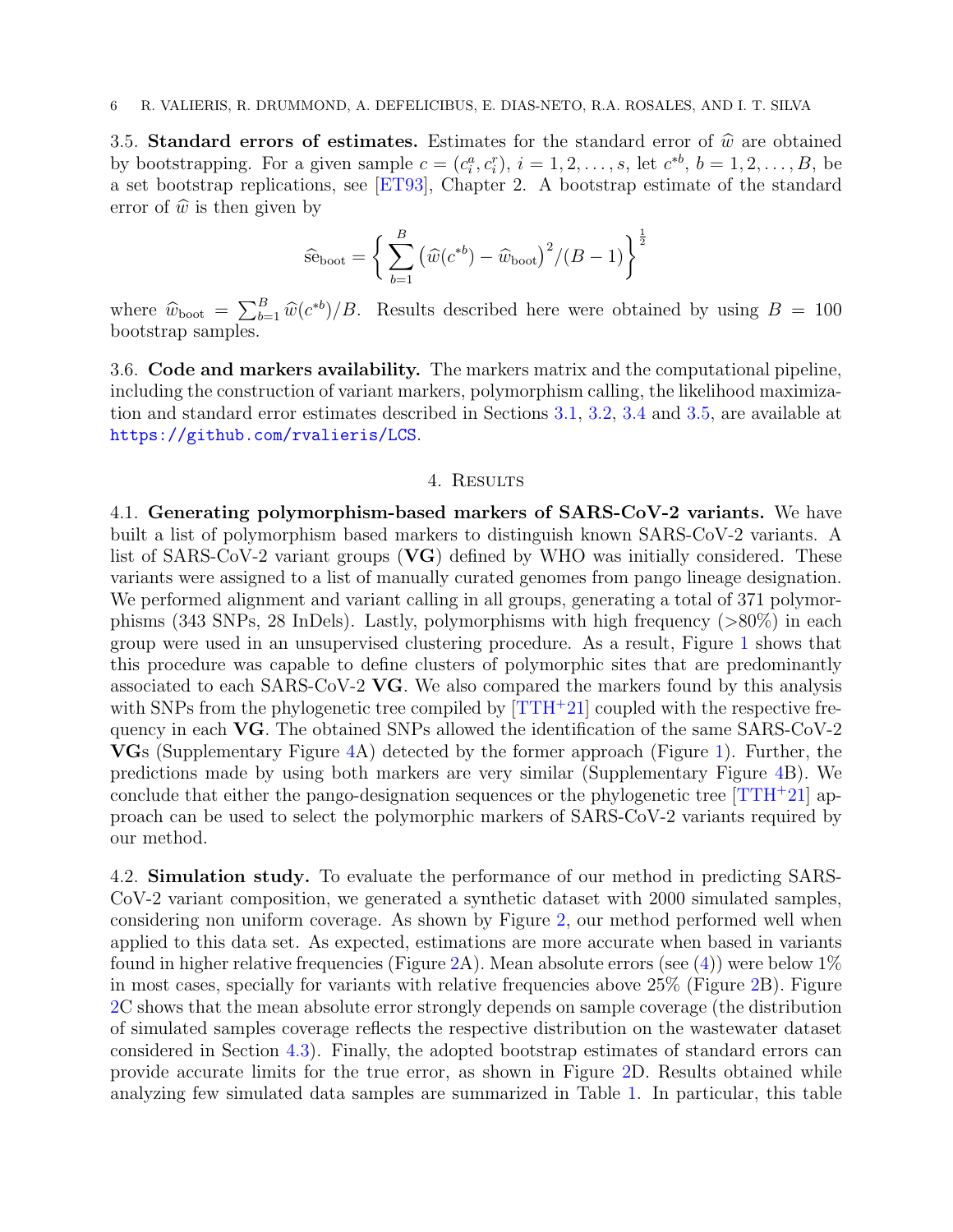

<span id="page-6-0"></span>Figure 1. Polymorphism-based markers across the SARS-CoV-2 VG. The selected markers and SARS-CoV-2 VG are listed respectively as columns and rows. Cells in the heatmap are colored according to the relative frequency of each polymorphism.

presents how results are sensitive to sample coverage and composition complexity, as well as the accuracy of adopted bootstrap approach to error estimation.

<span id="page-6-1"></span>4.3. Wastewater data tests. As SARS-CoV-2 variants are continuously spreading and evolving, the environment surveillance has come into play in help bringing the pandemic under control. Thus, considering that wastewater samples provide a screenshot of circulating viral lineages in the community [\[MBHP20\]](#page-13-14), we assess the reliability and utility of our method to unveil the SARS-CoV-2 diversity from genomic sequencing data of samples collected over time in two Swiss wastewater treatment plants of Zürich (located in the canton of Zürich) and Lausanne (located in the canton of Vaud),  $[JDT+21]$  $[JDT+21]$ . Figure [5](#page-15-0) in the Supplementary material provides an overview of the polymorphism frequencies of all markers in the pooled samples. We first recovered the relative frequencies of all SARS-CoV-2 variants (Figure [3A](#page-9-0)) from the cantons of Zürich and Vaud, previously deposited in GISAID database. Next, we compared these with the proportion of SARS-CoV-2 VGs decomposed by our method considering the viral sequencing reads obtained from the wastewater samples (Figure [3B](#page-9-0)). A loess regression, implemented in the R statistical programming language, was used to interpolate the proportion of variants between the missing time periods in the actual longitudinal data samples (Figure [3C](#page-9-0)). The evolution of the inferred relative frequencies for the Alpha variant are shown in Supplementary Figure [6.](#page-16-0) Results show the quick spread of the Alpha variant in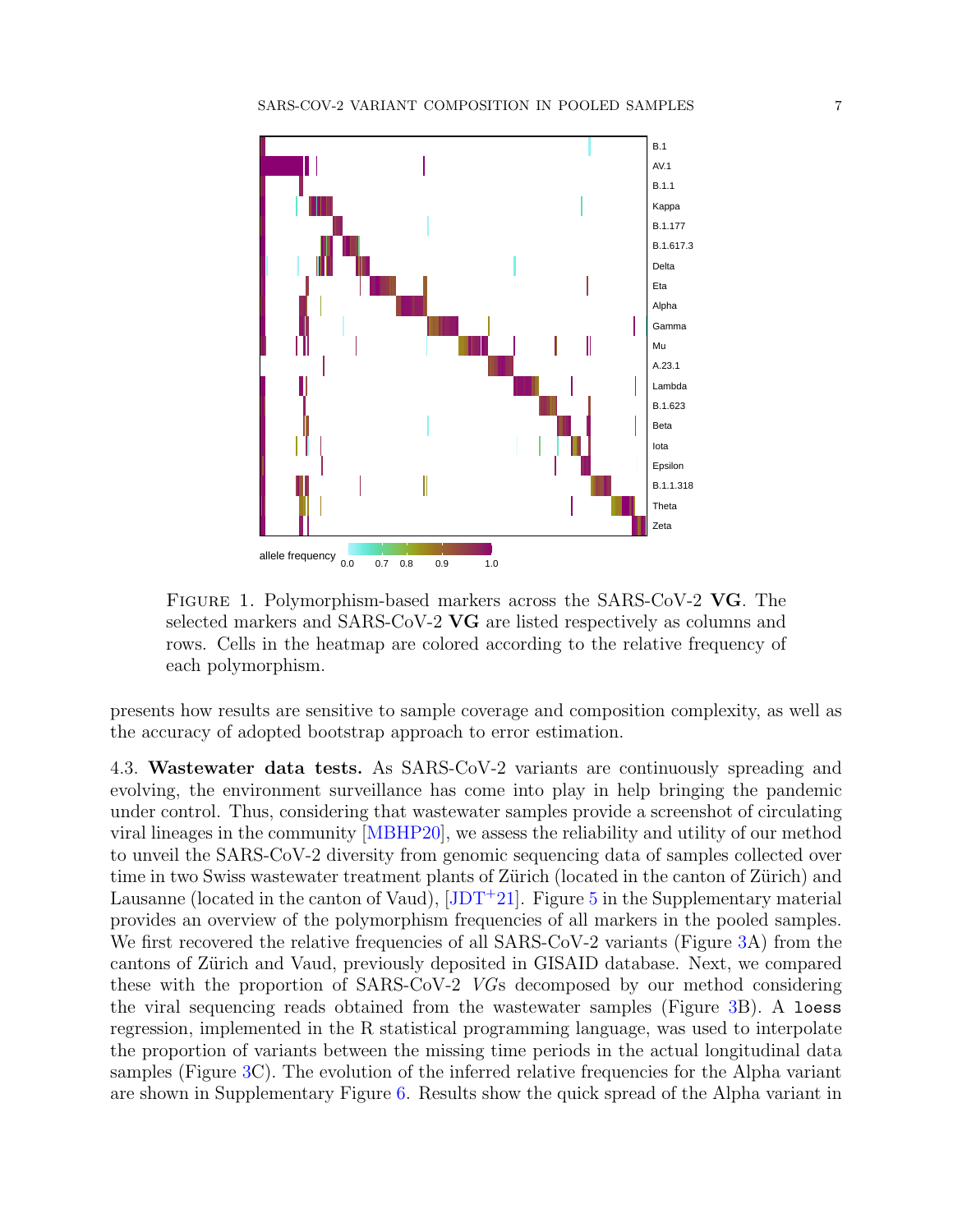<span id="page-7-0"></span>Table 1. Results for 4 simulated samples. Mean Coverage (MC): average number of reads aligned to each considered polymorphism, that is  $s^{-1} \sum_{i=1}^{s} t_i$ . w: relative frequencies of each VG present in the simulation (ground truth);  $\hat{w}$ : estimates of relative frequencies;  $\widehat{w}_{boot}$ : estimated mean of bootstrap samples;  $\widehat{\text{se}}_{\text{boot}}$ : bootstrap standard error estimate for  $\widehat{w}$ .

| Sample             | MC       | $\overline{\text{VG}}$ | w              | $\widehat{w}$                      | $\overline{\hat{w}}_{\text{boot}}$ | $\overline{\hat{\mathsf{se}}}_{\text{boot}}$ |
|--------------------|----------|------------------------|----------------|------------------------------------|------------------------------------|----------------------------------------------|
| S <sub>-53</sub>   | 2.03     | B.1                    | 0.123          | 0.187                              | 0.112                              | 0.156                                        |
|                    |          | B.1.1.318              | 0.137          | $1.4e-08$                          | $1.63e-3$                          | 0.0163                                       |
|                    |          | B.1.177                | 0.0411         | 0.0756                             | 0.0708                             | 0.0504                                       |
|                    |          | B.1.617.3              | 0.0548         | 0.0627                             | 0.111                              | 0.138                                        |
|                    |          | B.1.621                | 0.0822         | 0.0578                             | 0.0503                             | 0.0385                                       |
|                    |          | Delta                  | 0.137          | 0.215                              | 0.196                              | 0.0903                                       |
|                    |          | Epsilon                | 0.0822         | 0.181                              | 0.176                              | 0.0951                                       |
|                    |          | Iota                   | 0.0959         | 0.0316                             | 0.0314                             | 0.0319                                       |
|                    |          | Lambda                 | 0.137          | 0.122                              | 0.12                               | 0.0795                                       |
|                    |          | Zeta                   | 0.11           | 0.0682                             | 0.0704                             | 0.043                                        |
| S <sub>-1583</sub> | 2.94     | $\overline{B.1}$       | $\overline{0}$ | 0.498                              | 0.377                              | 0.181                                        |
|                    |          | <b>B.1.1</b>           | 0.323          | $6.16e-08$                         | 0.0275                             | 0.106                                        |
|                    |          | B.1.1.318              | 0.0323         | $4.7e-09$                          | 5.89e-09                           | $3.52e-09$                                   |
|                    |          | B.1.177                | 0.0323         | 3.86e-08                           | 0.014                              | 0.0866                                       |
|                    |          | B.1.617.3              | 0.258          | 0.0877                             | 0.0959                             | 0.048                                        |
|                    |          | B.1.623                | 0.258          | 0.237                              | 0.253                              | 0.053                                        |
|                    |          | Epsilon                | $\overline{0}$ | 0.0849                             | 0.125                              | 0.125                                        |
|                    |          | Gamma                  | 0.0968         | 0.0916                             | 0.0942                             | 0.0325                                       |
|                    | 732.37   | Alpha                  | $\overline{0}$ | $6.43e-4$                          | 6.71e-4                            | $2.52e-4$                                    |
|                    |          | AV.1                   | 0.0722         | 0.0748                             | 0.0747                             | 2.38e-3                                      |
|                    |          | B.1                    | 0.0928         | 0.107                              | 0.108                              | 0.0206                                       |
|                    |          | <b>B.1.1</b>           | 0.0825         | 0.0588                             | 0.0592                             | 0.0203                                       |
|                    |          | B.1.1.318              | 0.0515         | 0.048                              | 0.048                              | $2.19e-3$                                    |
|                    |          | B.1.177                | $\overline{0}$ | $1.35e-3$                          | $1.33e-3$                          | $7.32e-4$                                    |
|                    |          | B.1.617.3              | 0.103          | 0.105                              | 0.106                              | $3.39e-3$                                    |
| S <sub>-221</sub>  |          | B.1.621                | 0.103          | 0.104                              | 0.104                              | $2.37e-3$                                    |
|                    |          | B.1.623                | 0.103          | 0.104                              | 0.104                              | $2.59e-3$                                    |
|                    |          | Beta                   | $\overline{0}$ | 1.64e-3                            | 1.71e-3                            | $5.7e-4$                                     |
|                    |          | Delta                  | 0.103          | 0.101                              | 0.101                              | 3.34e-3                                      |
|                    |          | Gamma                  | 0.0722         | 0.0752                             | 0.0752                             | $2e-3$                                       |
|                    |          | Iota                   | $\overline{0}$ | 4.11e-3                            | $3.95e-3$                          | $1.37e-3$                                    |
|                    |          | Kappa                  | 0.103          | 0.104                              | 0.103                              | $4.29e-3$                                    |
|                    |          | Lambda                 | 0.0515         | 0.0522                             | 0.0522                             | 1.89e-3                                      |
|                    |          | Theta                  | U              | $5.95\mathrm{e}\text{-}\mathrm{4}$ | 5.87e-4                            | $2.09e-4$                                    |
|                    |          | Zeta                   | 0.0619         | 0.0575                             | 0.0572                             | $3.3e-3$                                     |
| S <sub>-1645</sub> | 24740.78 | AV.1                   | 0.353          | 0.353                              | 0.353                              | 5.63e-4                                      |
|                    |          | B.1.621                | $0.118\,$      | 0.117                              | 0.117                              | 3.91e-4                                      |
|                    |          | Beta                   | $\overline{0}$ | $6.98e-4$                          | $6.54e-4$                          | $2.22e-4$                                    |
|                    |          | Gamma                  | 0.118          | 0.118                              | 0.118                              | $4.31e-4$                                    |
|                    |          | Iota                   | 0.118          | 0.116                              | 0.116                              | $7.6e-4$                                     |
|                    |          | Theta                  | 0.294          | 0.294                              | 0.294                              | $4.67e-4$                                    |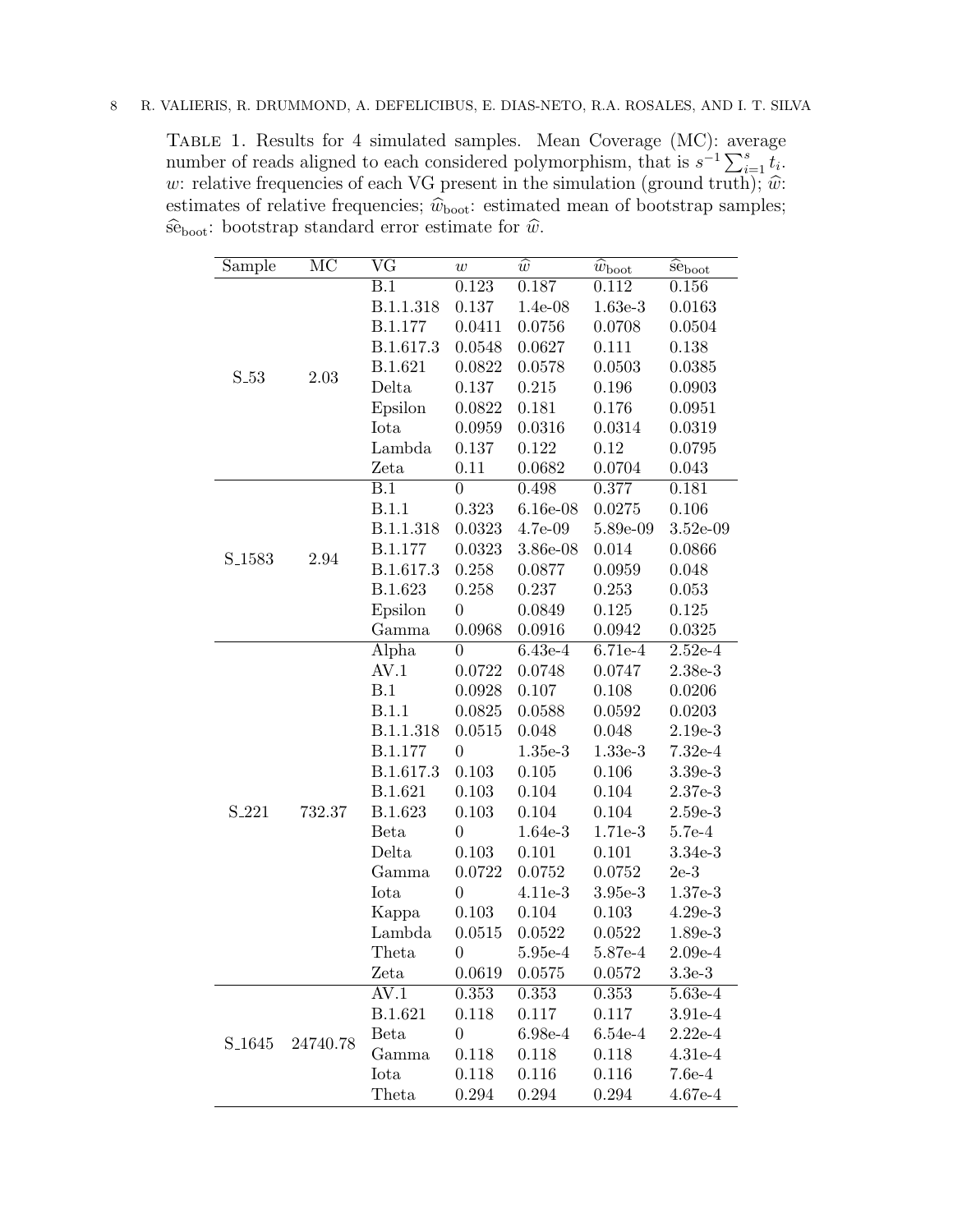

<span id="page-8-0"></span>Figure 2. Performance measures for the proposed estimator. The number of points within each hexagon is reflected by its color, according to the scale on the right side. A. Model estimated proportions vs proportions actually used in simulations. B. Absolute errors in model estimations vs simulated proportions. C. Mean absolute error in model estimations vs mean sample coverage. D. Bootstrap standard error for model estimations vs absolute error.

both cantons in early December 2020 and January 2021. The trend observed in wastewater samples of both regions matches quite well the one observed in the GISAID data for COVID-19 patients.

We also explored RNA samples of SARS-CoV-2 used to assess the reproducibility of B.1.1.7 prevalence in a dilution series experiment described in  $[JDT+21]$  $[JDT+21]$ . These samples contain a mixture of wild type and Alpha/B.1.1.7 SARS-CoV-2 at ratios 10:1, 50:1 and 100:1, and each one was sequenced five times. We observed that the estimated composition is consistent with the respective dilutions (Supplementary Figure [7](#page-17-0) and [8A](#page-18-1)). By merging the 5 replicates into a single sample, the overall coverage improves the estimates of variant composition predictions (Supplementary Figure [8B](#page-18-1)). However, we noted a small proportion of the  $VG$   $A.23.1$  and looking back at the marker heatmap (Supplementary Figure [7\)](#page-17-0), all dilution samples reveal a mutation  $(S:V367F)$  in high frequency which is a known marker of A.23.1 [\[BPS](#page-12-8)<sup>+</sup>21]. Since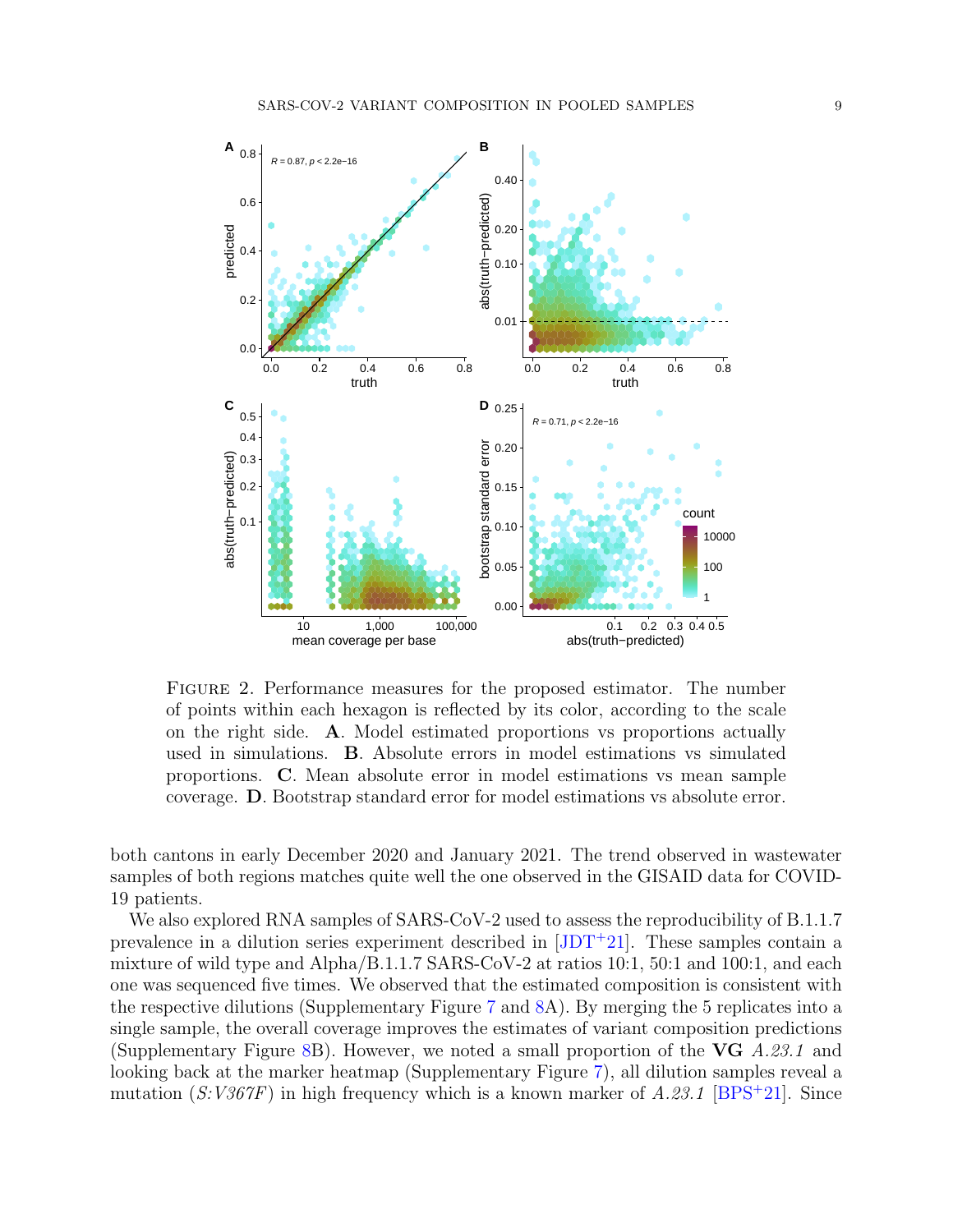the frequency of this mutation is not consistent with the dilution amounts as expected, we believe this is likely to be a sequencing artifact or contamination.



<span id="page-9-0"></span>FIGURE 3. (A) Area plot showing the longitudinal surveillance of Alpha (red) and other SARS-CoV-2 variants based on submitted sequences from GISAID for the Cantons of Vaud (left) and Zürich (right) between October 2020 and February 2021. (B) Viral composition estimated from sequencing data of wastewater longitudinal samples collected in the sewage treatment plants of Lausanne (Canton of Vaud) and Zürich (Canton of Zurich). (C) Evolution of viral composition obtained by a loess interpolation of (B).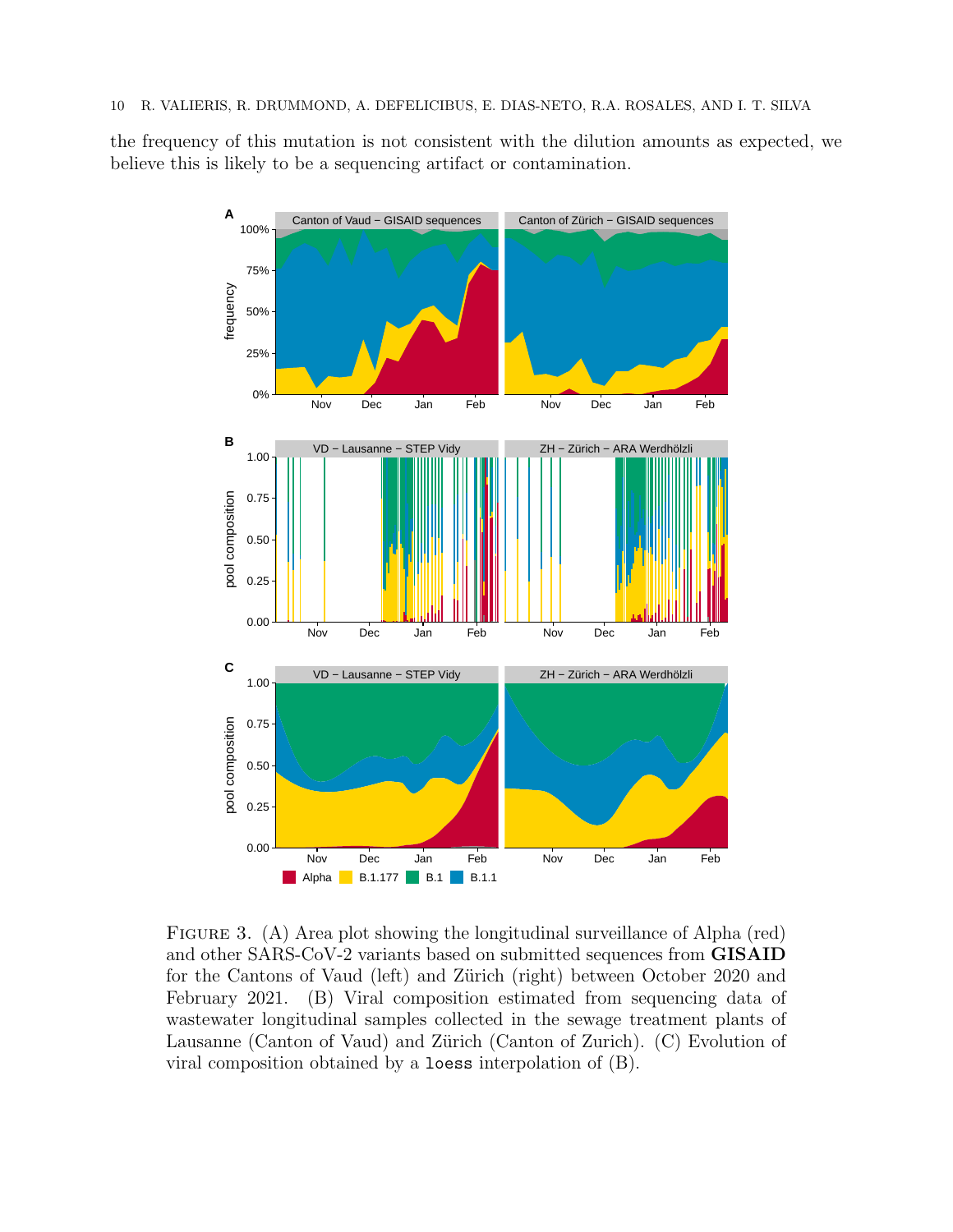#### 5. Discussion

The ability to implement continuous molecular surveillance of SARS-CoV-2 has helped to accurately detect the prevalence of viral strains. For example, measurement of SARS-CoV-2 RNA in wastewater has been shown to be a useful tool to track SARS-CoV-2 and thus may help to support public health policies. In addition to this approach, a promising genomic surveillance initiative in the city-scale monitoring encompasses the swabbing of surfaces in highly accessed locations including hospitals, airports, parks, subway and bus stations. These efforts will allow the tracking of diverse pathogens and, for COVID-19 they may accelerate the discovery of new variants and anticipate the detection of variants of clinical interest, that may lead to new waves of disease and the potential failure of some vaccines to offer long-term protection. These large-scale efforts underscore the development of novel analytical tools to identify the prevalence of viral diversity from Next-Generation Sequencing data.

This paper describes a new end-to-end approach to assess the presence of SARS-CoV-2 variant groups throughout mixed DNA samples. First, we propose a model considering the relative frequencies of polymorphic markers found in samples positive for SARS-CoV-2 genomes, likely to be derived from multiple subjects, allowing the determination of variant frequencies. Then, we systematically evaluate its performance by simulating different sequencing depths and variant relative frequencies. These dry runs highlighted the method accuracy and the sensibility of its performance to low coverage.

Next we evaluate the estimation of the relative frequency of SARS-CoV-2 lineages in public genomic sequencing data constituted by 122 wastewater samples from two cantons in Switzerland. Our results show trends in conformity with data from SARS-CoV-2-positive clinical samples, and recovered the evolution of the lineages observed in these cities. Our findings endorse the utility of viral RNA monitoring in municipal wastewater for SARS-CoV-2 infection surveillance at a population-wide level.

In addition, our pipeline uses multi-threading for efficient parallelization, and is designed on a scalable workflow engine [\[KR18\]](#page-13-15). The software provides a wrapper for marker calling in a bioconda environment  $[GB5+18]$ , but it also allows the user to load their own marker selection in the variant call format  $(VCF)$ . The output consists of two files, including a flat file with diversity estimation and a VCF file containing annotation of other, non-marker polymorphisms, for further analysis. The flexibility allowed by the choice of custom polymorphismbased markers, considerably widens the scope of the tools described throughout, allowing either the analysis of other viruses or regional epidemiological studies.

There are however shortcomings in our approach. The sequence coverage across the viral genome is crucial for the detection of polymorphism-based markers, and the precise determination of SARS-CoV-2 variants. Given that the viral composition assessment relies on polymorphic markers, we advise the use of a high sensitivity variant caller to detect all relevant polymorphisms. Finally, the estimation of SARS-CoV-2 variant composition may carry some uncertainty due to the stochastic nature of pool sequencing. We overcome this by considering a bootstrap approach to estimate standard errors in predictions, thus providing a measure of the reliability of each result.

In summary, we present an useful method to decompose reliable SARS-CoV-2 lineages using sequencing reads obtained from mixed samples. The effectiveness of our method on both synthetic and real data sets further demonstrates its utility for tracking SARS-CoV-2.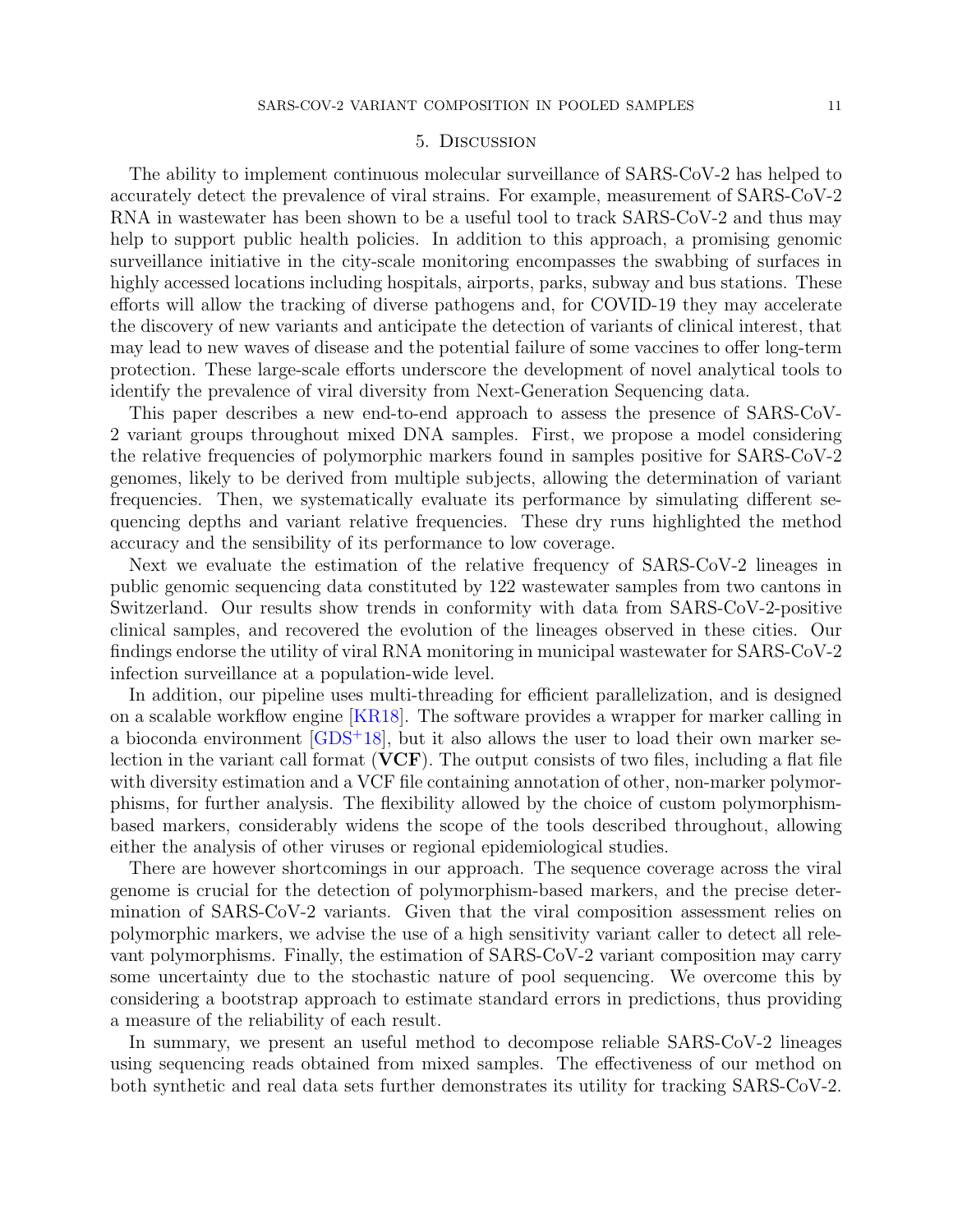We believe this will translate into applied tools that will aid in the environmental genomic surveillance efforts against COVID-19 outbreaks or future pandemics.

### **ACKNOWLEDGMENTS**

We gratefully acknowledge the authors of the data shared via GISAID. ED-N is a researcher from Conselho Nacional de Desenvolvimento Científico e Tecnológico (CNPq, Brazil).

# FUNDING

This project was funded by Fundação de Amparo à Pesquisa do Estado de São Paulo (FAPESP), grant 2021/05316-2.

#### **APPENDIX**

*Proof of Lemma [1.](#page-3-2)* Substitution of the expression for the law of  $Z_i$  into  $L(w)$  and observing that  $t_i = c_i^r + c_i^a$  gives

$$
L(w) = \prod_{i} \prod_{j} \sum_{z_{i} \in Z} \frac{t_{i}!}{z_{ij}^{a}! z_{ij}^{r}} (P_{ij} w_{j})^{z_{ij}^{a}} ((1 - P_{ij}) w_{j})^{z_{ij}^{r}}
$$
  
\n
$$
= \prod_{i} \sum_{z_{i} \in Z} \frac{t_{i}!}{c_{i}^{a}! c_{i}^{r}} \frac{c_{i}^{a}! \prod_{j} (P_{ij} w_{j})^{z_{ij}^{a}} c_{i}^{r}! \prod_{j} ((1 - P_{ij}) w_{j})^{z_{ij}^{r}}
$$
  
\n
$$
= \prod_{i} \frac{t_{i}!}{c_{i}^{a}! c_{i}^{r}} \left( \sum_{j} P_{ij} w_{j} \right)^{c_{i}^{a}} \left( 1 - \sum_{j} P_{ij} w_{j} \right)^{c_{i}^{r}}
$$
  
\n
$$
\times \sum_{z_{i} \in Z} \left[ \frac{c_{i}^{a}!}{\prod_{j} z_{ij}^{a}!} \left( \frac{P_{ij} w_{j}}{\sum_{j} P_{ij} w_{j}} \right)^{c_{i}^{a}} \frac{c_{i}^{r}!}{\prod_{j} z_{ij}^{r}} \left( \frac{(1 - P_{ij}) w_{j}}{1 - \sum_{j} P_{ij} w_{j}} \right)^{c_{i}^{r}}
$$
  
\n
$$
= \prod_{i} \frac{t_{i}!}{c_{i}^{a}! c_{i}^{r}} \left( \sum_{j} P_{ij} w_{j} \right)^{c_{i}^{a}} \left( 1 - \sum_{j} P_{ij} w_{j} \right)^{c_{i}^{r}} \sum_{z_{i}^{a} \in Z} \frac{c_{i}^{a}!}{\prod_{j} z_{ij}^{a}!} \left( \frac{P_{ij} w_{j}}{\sum_{j} P_{ij} w_{j}} \right)^{c_{i}^{a}}
$$
  
\n
$$
\times \sum_{z_{i}^{r} \in Z} \frac{c_{i}^{r}!}{\prod_{j} z_{ij}^{r}} \left( \frac{(1 - P_{ij}) w_{j}}{1 - \sum_{j} P_{ij} w_{j}} \right)^{c_{i}^{r}}
$$
  
\n
$$
= \prod_{i} \frac{t_{i}!}{c_{i}^{a}
$$

The assertion made by the lemma follows by considering the logarithm of the last expression.  $\Box$ 

*Proof of Lemma [2.](#page-4-2)* Throughout, let e and o be any two indices in  $\{1, 2, \ldots, v\}$ . For any sample c and  $i \in \{1, 2, ..., s\}$  define

$$
Q_i(w) = \frac{c_i^a}{(\sum_{j=1}^v P_{ij}w_j)^2} + \frac{c_i^r}{(1 - \sum_{j=1}^v P_{ij}w_j)^2}.
$$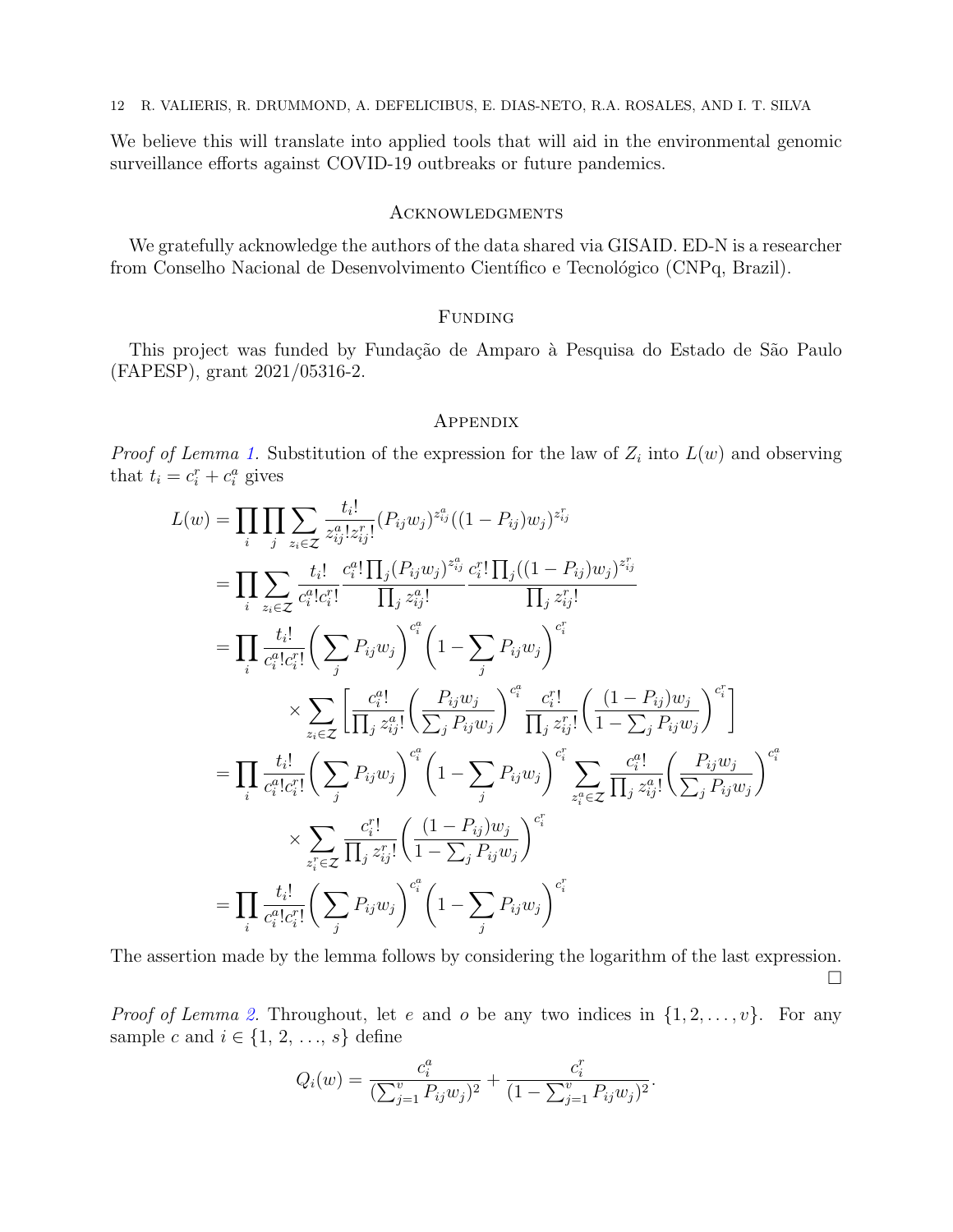Straightforward computations yield

$$
\frac{\partial^2}{\partial w_e^2} \ell(w) = -\sum_{i=1}^s P_{ie}^2 Q_i(w)
$$

and

$$
\frac{\partial^2}{\partial w_e \partial w_o} \ell(w) = -\sum_{i=1}^s P_{ie} P_{io} Q_i(w).
$$

Let H be the Hessian of  $\ell(w)$  with respect to w, namely the  $v \times v$  matrix with entries  $H_{eo} = \partial^2 \ell(w) / (\partial w_e \partial w_o)$ . For any  $u \in \mathbb{S}$  it follows that

$$
u^t H u = \sum_{e,o} u_e H_{eo} u_o = -\sum_{e,o} u_e u_o \sum_{i=1}^s P_{ie} P_{io} Q_i(w)
$$
  
= 
$$
-\sum_{i=1}^s Q_i(w) \sum_{e,o} u_e P_{ie} P_{io} u_o = -\sum_{i=1}^s Q_i(w) \left(\sum_e P_{ie} u_e\right)^2
$$

The fact that  $Q_i(w) > 0$  for all i and w leads to H being negative semi-definite, thus concluding the proof.

#### **REFERENCES**

- <span id="page-12-3"></span>[ACA<sup>+</sup>17] E. Afshinnekoo, C. Chou, N. Alexander, S. Ahsanuddin, A. N. Schuetz, and C. E. Mason. Precision Metagenomics: Rapid Metagenomic Analyses for Infectious Disease Diagnostics and Public Health Surveillance. J Biomol Tech, 28(1):40–45, 04 2017.
- <span id="page-12-1"></span>[BOWI+21] I. Bar-Or, M. Weil, V. Indenbaum, E. Bucris, D. Bar-Ilan, M. Elul, N. Levi, I. Aguvaev, Z. Cohen, R. Shirazi, O. Erster, A. Sela-Brown, D. Sofer, O. Mor, E. Mendelson, and N. S. Zuckerman. Detection of SARS-CoV-2 variants by genomic analysis of wastewater samples in Israel. Sci Total Environ, 789:148002, May 2021.
- <span id="page-12-8"></span>[BPS+21] D. L. Bugembe, M. V. T. Phan, I. Ssewanyana, P. Semanda, H. Nansumba, B. Dhaala, S. Nabadda, A. N. O'Toole, A. Rambaut, P. Kaleebu, and M. Cotten. Emergence and spread of ´ a SARS-CoV-2 lineage A variant (A.23.1) with altered spike protein in Uganda. Nat Microbiol, 6(8):1094–1101, 08 2021.
- <span id="page-12-0"></span>[CBH+21] A. Christie, J. T. Brooks, L. A. Hicks, E. K. Sauber-Schatz, J. S. Yoder, and M. A. Honein. Guidance for Implementing COVID-19 Prevention Strategies in the Context of Varying Community Transmission Levels and Vaccination Coverage. MMWR Morb Mortal Wkly Rep, 70(30):1044– 1047, Jul 2021.
- <span id="page-12-4"></span>[D<sup>+</sup>21] D. Danko et al. A global metagenomic map of urban microbiomes and antimicrobial resistance. Cell, 184(13):3376–3393, Jun 2021.
- <span id="page-12-6"></span>[DB16] Steven Diamond and Stephen Boyd. CVXPY: A Python-embedded modeling language for convex optimization. Journal of Machine Learning Research, 17(83):1–5, 2016.
- <span id="page-12-5"></span>[DBP<sup>+</sup>11] M. A. DePristo, E. Banks, R. Poplin, K. V. Garimella, J. R. Maguire, C. Hartl, A. A. Philippakis, G. del Angel, M. A. Rivas, M. Hanna, A. McKenna, T. J. Fennell, A. M. Kernytsky, A. Y. Sivachenko, K. Cibulskis, S. B. Gabriel, D. Altshuler, and M. J. Daly. A framework for variation discovery and genotyping using next-generation DNA sequencing data. Nat Genet, 43(5):491– 498, May 2011.
- <span id="page-12-7"></span>[ET93] Bradley Efron and Robert J. Tibshirani. An introduction to the bootstrap, volume 57 of Monographs on Statistics and Applied Probability. Chapman and Hall, New York, 1993.
- <span id="page-12-2"></span>[FKH<sup>+</sup>21] R. S. Fontenele, S. Kraberger, J. Hadfield, E. M. Driver, D. Bowes, L. A. Holland, T. O. C. Faleye, S. Adhikari, R. Kumar, R. Inchausti, W. K. Holmes, S. Deitrick, P. Brown, D. Duty, T. Smith, A. Bhatnagar, R. A. Yeager, R. H. Holm, N. Hoogesteijn von Reitzenstein, E. Wheeler,

.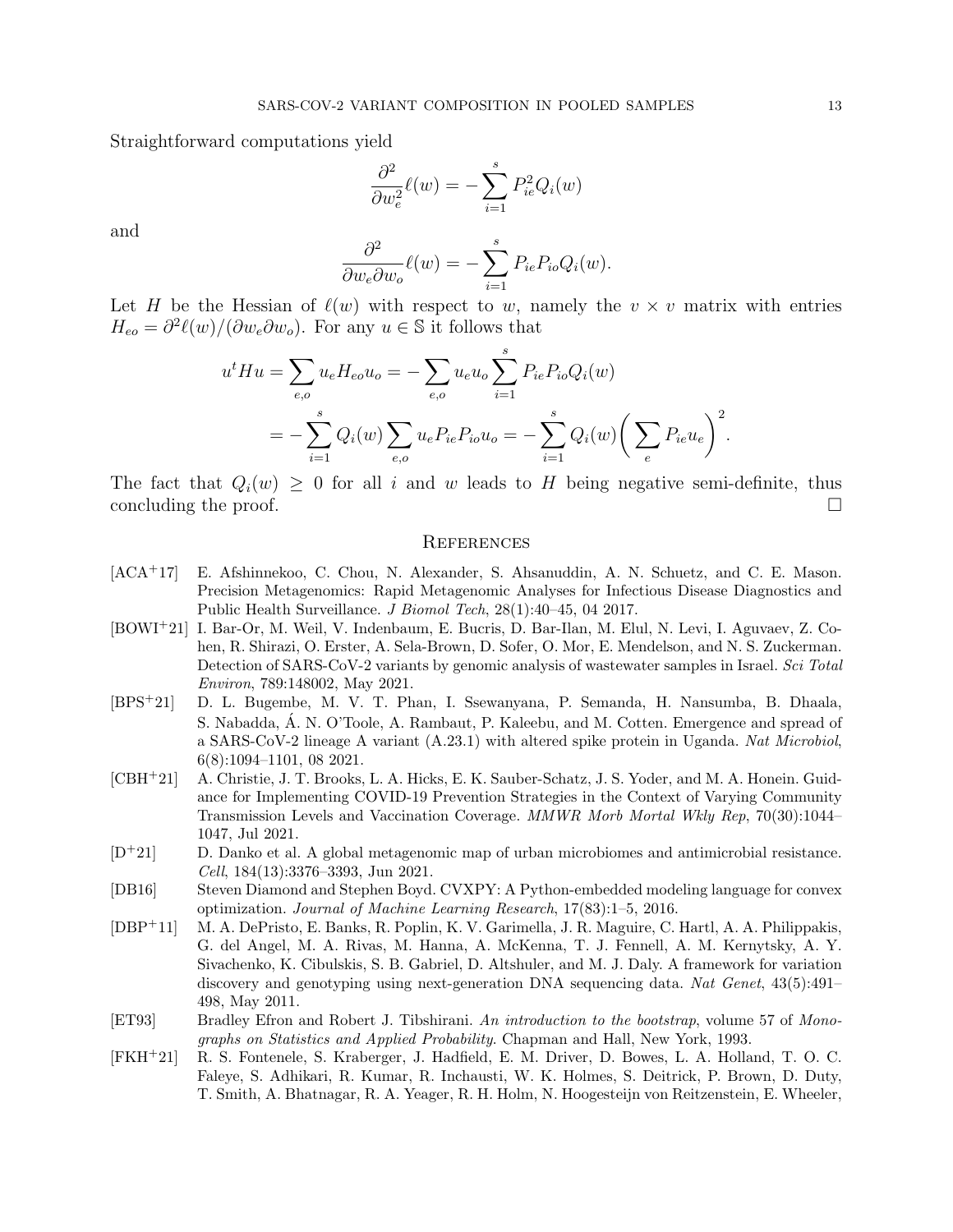K. Dixon, T. Constantine, M. A. Wilson, E. S. Lim, X. Jiang, R. U. Halden, M. Scotch, and A. Varsani. High-throughput sequencing of SARS-CoV-2 in wastewater provides insights into circulating variants. medRxiv, Jan 2021.

- <span id="page-13-16"></span>[GDS<sup>+</sup>18] B. Grüning, R. Dale, A. Sjödin, B. A. Chapman, J. Rowe, C. H. Tomkins-Tinch, R. Valieris, and J. Köster. Bioconda: sustainable and comprehensive software distribution for the life sciences. Nat Methods, 15(7):475–476, 07 2018.
- <span id="page-13-5"></span>[GL18] J. L. Gardy and N. J. Loman. Towards a genomics-informed, real-time, global pathogen surveillance system. Nat Rev Genet, 19(1):9–20, Jan 2018.
- <span id="page-13-9"></span>[HLZ+21] T. Hu, J. Li, H. Zhou, C. Li, E. C. Holmes, and W. Shi. Bioinformatics resources for SARS-CoV-2 discovery and surveillance. Brief Bioinform, 22(2):631–641, 03 2021.
- <span id="page-13-8"></span>[JDT+21] Katharina Jahn, David Dreifuss, Ivan Topolsky, Anina Kull, Pravin Ganesanandamoorthy, Xavier Fernandez-Cassi, Carola Bänziger, Alexander J. Devaux, Elyse Stachler, Lea Caduff, Federica Cariti, Alex Tuñas Corzón, Lara Fuhrmann, Chaoran Chen, Kim Philipp Jablonski, Sarah Nadeau, Mirjam Feldkamp, Christian Beisel, Catharine Aquino, Tanja Stadler, Christoph Ort, Tamar Kohn, Timothy R. Julian, and Niko Beerenwinkel. Detection and surveillance of sars-cov-2 genomic variants in wastewater. medRxiv, 2021.
- <span id="page-13-15"></span>[KR18] J. Köster and S. Rahmann. Snakemake-a scalable bioinformatics workflow engine. Bioinformatics,  $34(20):3600$ , 10 2018.
- <span id="page-13-13"></span>[Li18] H. Li. Minimap2: pairwise alignment for nucleotide sequences. Bioinformatics, 34(18):3094– 3100, 09 2018.
- <span id="page-13-3"></span>[Max21] A. Maxmen. One million coronavirus sequences: popular genome site hits mega milestone. Nature, 593(7857):21, 05 2021.
- <span id="page-13-14"></span>[MBHP20] G. Medema, F. Been, L. Heijnen, and S. Petterson. Implementation of environmental surveillance for SARS-CoV-2 virus to support public health decisions: Opportunities and challenges. Curr Opin Environ Sci Health, 17:49–71, Oct 2020.
- <span id="page-13-1"></span>[MHG21] D. Mercatelli, A. N. Holding, and F. M. Giorgi. Web tools to fight pandemics: the COVID-19 experience. Brief Bioinform, 22(2):690–700, 03 2021.
- <span id="page-13-7"></span>[PQBC+20] D. Polo, M. Quintela-Baluja, A. Corbishley, D. L. Jones, A. C. Singer, D. W. Graham, and J. L. Romalde. Making waves: Wastewater-based epidemiology for COVID-19 - approaches and challenges for surveillance and prediction. Water Res, 186:116404, Nov 2020.
- <span id="page-13-4"></span>[RAS+21] J. D. Robishaw, S. M. Alter, J. J. Solano, R. D. Shih, D. L. DeMets, D. G. Maki, and C. H. Hennekens. Genomic surveillance to combat COVID-19: challenges and opportunities. Lancet Microbe, Jul 2021.
- <span id="page-13-12"></span>[RHO+20] A. Rambaut, E. C. Holmes, A. O'Toole, V. Hill, J. T. McCrone, C. Ruis, L. du Plessis, and ´ O. G. Pybus. A dynamic nomenclature proposal for SARS-CoV-2 lineages to assist genomic epidemiology. Nat Microbiol, 5(11):1403–1407, 11 2020.
- <span id="page-13-6"></span>[SAB+21] L. C. Scott, A. Aubee, L. Babahaji, K. Vigil, S. Tims, and T. G. Aw. Targeted wastewater surveillance of SARS-CoV-2 on a university campus for COVID-19 outbreak detection and mitigation. Environ Res, 200:111374, May 2021.
- <span id="page-13-10"></span>[SM17] Y. Shu and J. McCauley. GISAID: Global initiative on sharing all influenza data - from vision to reality. Euro Surveill, 22(13), 03 2017.
- <span id="page-13-11"></span>[TTH<sup>+</sup>21] Y. Turakhia, B. Thornlow, A. S. Hinrichs, N. De Maio, L. Gozashti, R. Lanfear, D. Haussler, and R. Corbett-Detig. Ultrafast Sample placement on Existing tRees (UShER) enables real-time phylogenetics for the SARS-CoV-2 pandemic. Nat Genet, 53(6):809–816, 06 2021.
- <span id="page-13-0"></span>[WZY<sup>+</sup>20] F. Wu, S. Zhao, B. Yu, Y. M. Chen, W. Wang, Z. G. Song, Y. Hu, Z. W. Tao, J. H. Tian, Y. Y. Pei, M. L. Yuan, Y. L. Zhang, F. H. Dai, Y. Liu, Q. M. Wang, J. J. Zheng, L. Xu, E. C. Holmes, and Y. Z. Zhang. A new coronavirus associated with human respiratory disease in China. Nature, 579(7798):265–269, 03 2020.
- <span id="page-13-2"></span>[ZSZ<sup>+</sup>21] M. Zhu, J. Shen, Q. Zeng, J. W. Tan, J. Kleepbua, I. Chew, J. X. Law, S. P. Chew, A. Tangathajinda, N. Latthitham, and L. Li. Molecular Phylogenesis and Spatiotemporal Spread of SARS-CoV-2 in Southeast Asia. Front Public Health, 9:685315, 2021.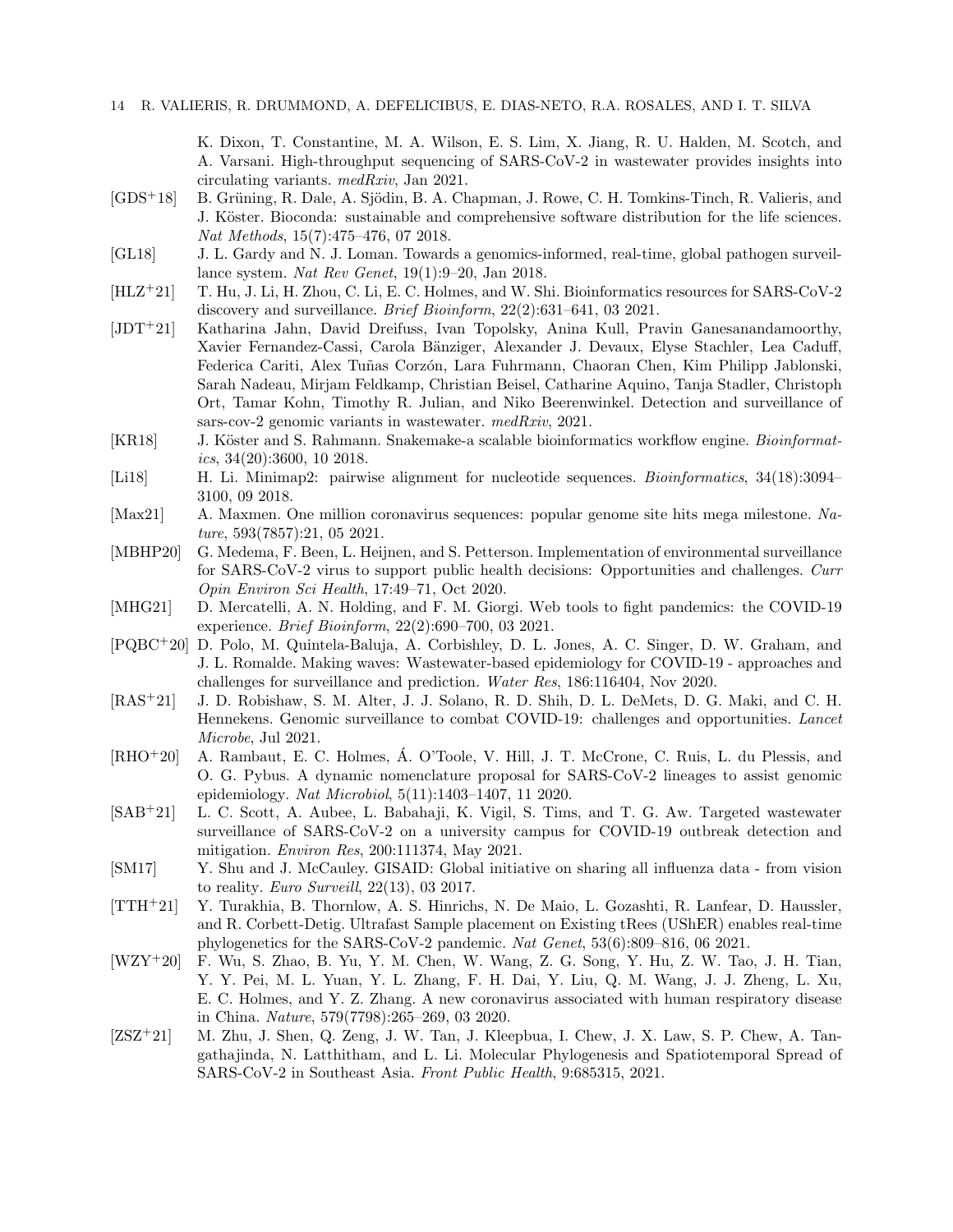### Supplementary matterial



<span id="page-14-0"></span>FIGURE 4. (A) Heatmap showing the similarities of polymorphism frequencies in SARS-CoV-2 variant groups, comparing pango-designation based markers (horizontal axis) and the equivalent markers from phylogenetic tree  $[TH^+21]$ (vertical axis). Similarities were calculated over polymorphisms present on both sets and measured by cosine similarity, which ranges between 0 and 1 (1 meaning a perfect match). (B) Scatter plot displaying model predictions for variant frequencies on wastewater samples, either obtained with pangodesignation based markers (horizontal axis) or markers derived from all public sequences on UCSC phylogenetic tree  $<sup>1</sup>$  $<sup>1</sup>$  $<sup>1</sup>$  (vertical axis).</sup>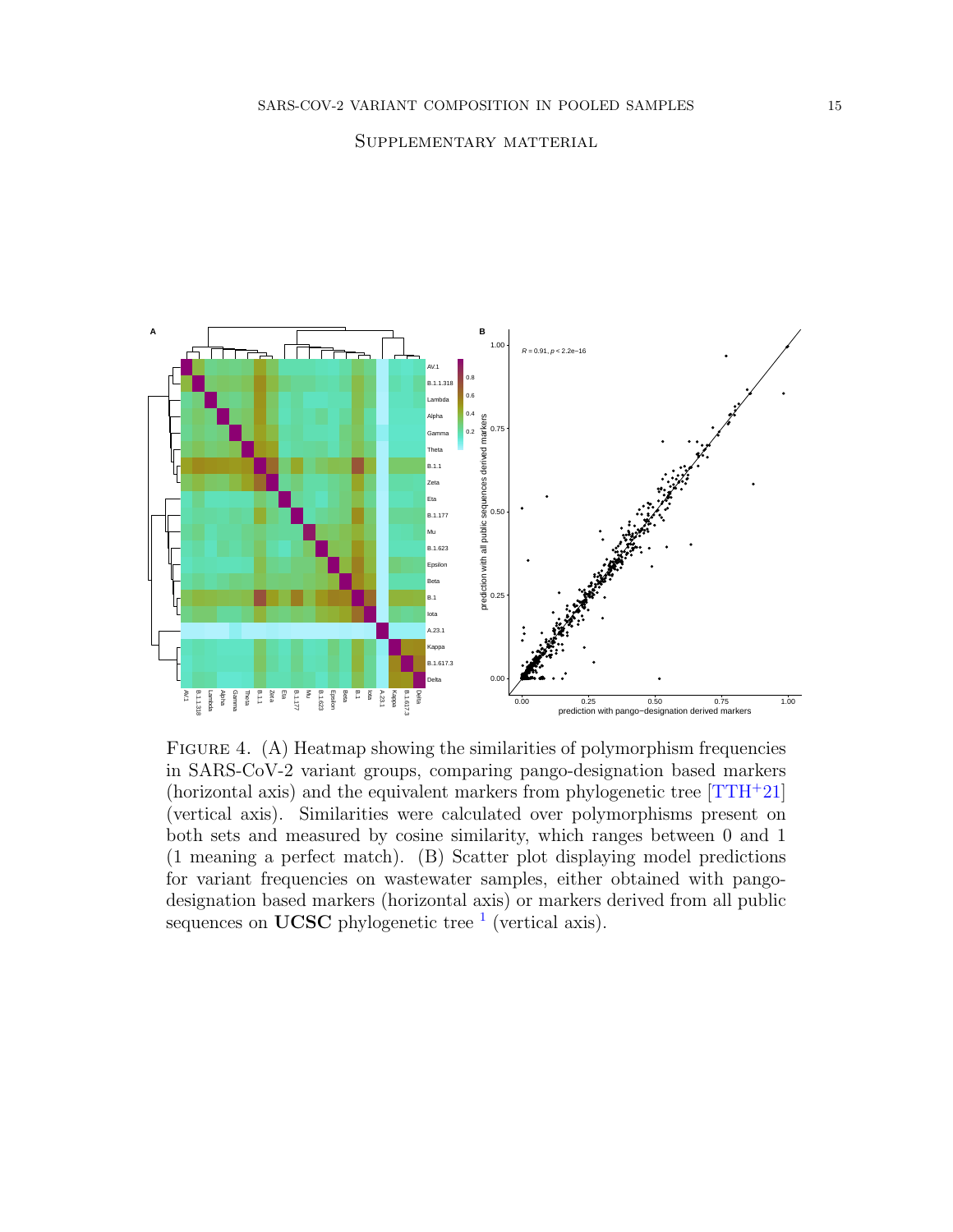

<span id="page-15-0"></span>Figure 5. Polymorphisms frequencies in all wastewater samples from the Swiss dataset, ordered row-wise by collection date, with the respective markers from the 4 major VG annotated. Black cells denote no coverage in the respective sample.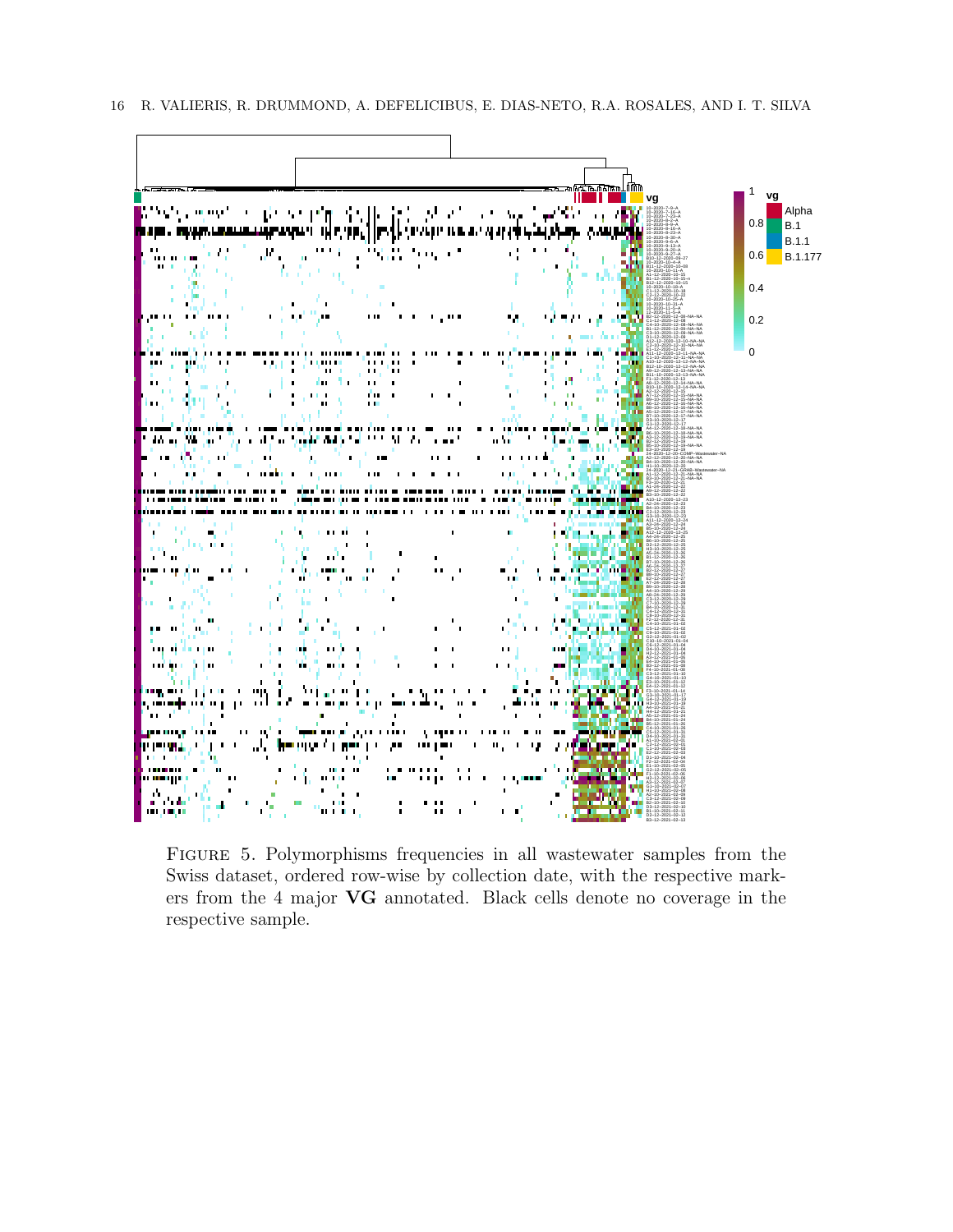

<span id="page-16-0"></span>Figure 6. Graphic based on wastewater sequencing data collected over time  $(122 \text{ samples})$  in the sewage treatment plants of Lausanne and Zürich. LOESS (locally estimated scatter plot smoothing) of the Alpha VG abundance, with error bars denoting the bootstrap standard errors.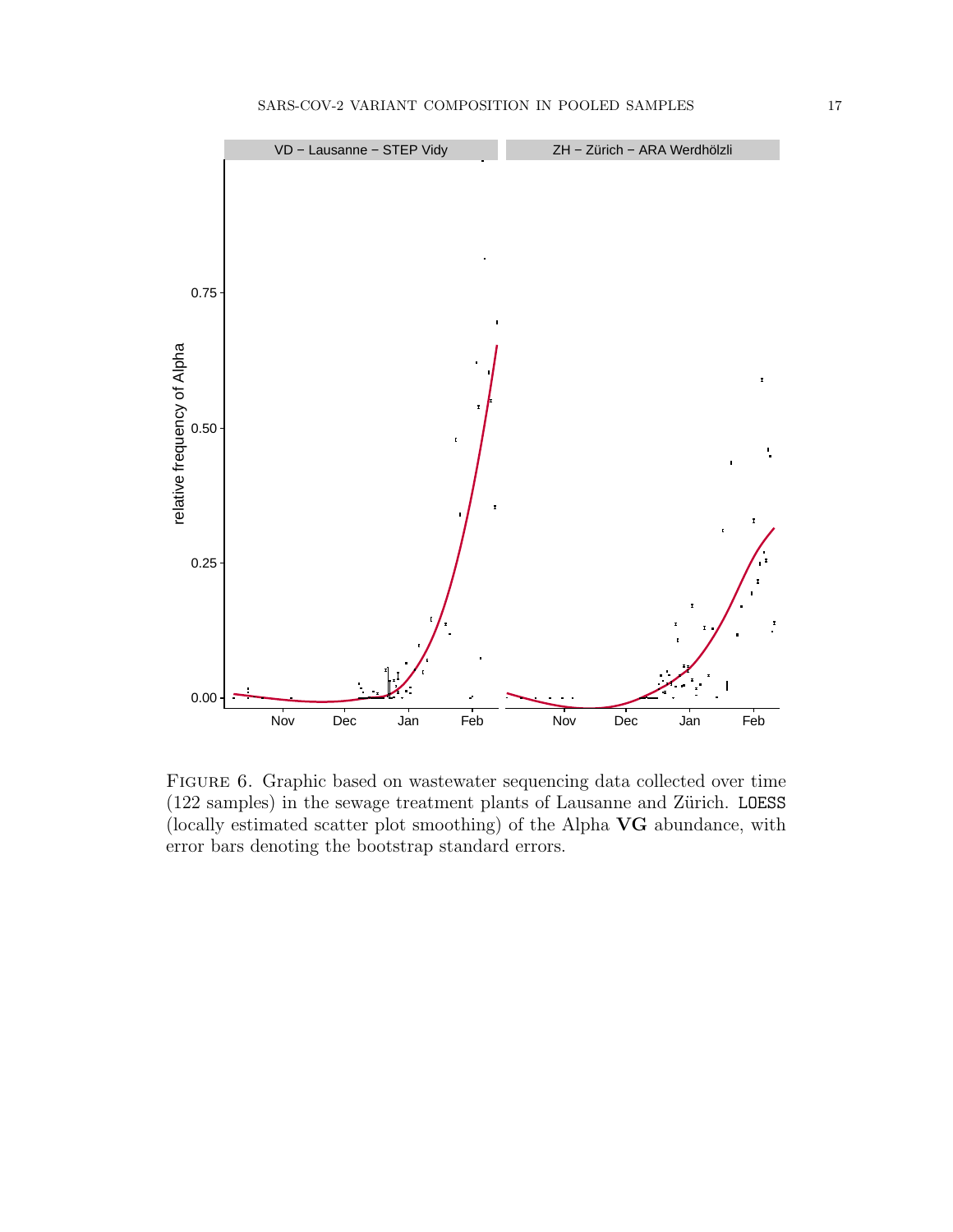

<span id="page-17-0"></span>Figure 7. Heatmap result of an unsupervised hierarchical clustering of polymorphism frequencies in the dilution samples. Alpha and A.23.1 VG markers were added for comparison.